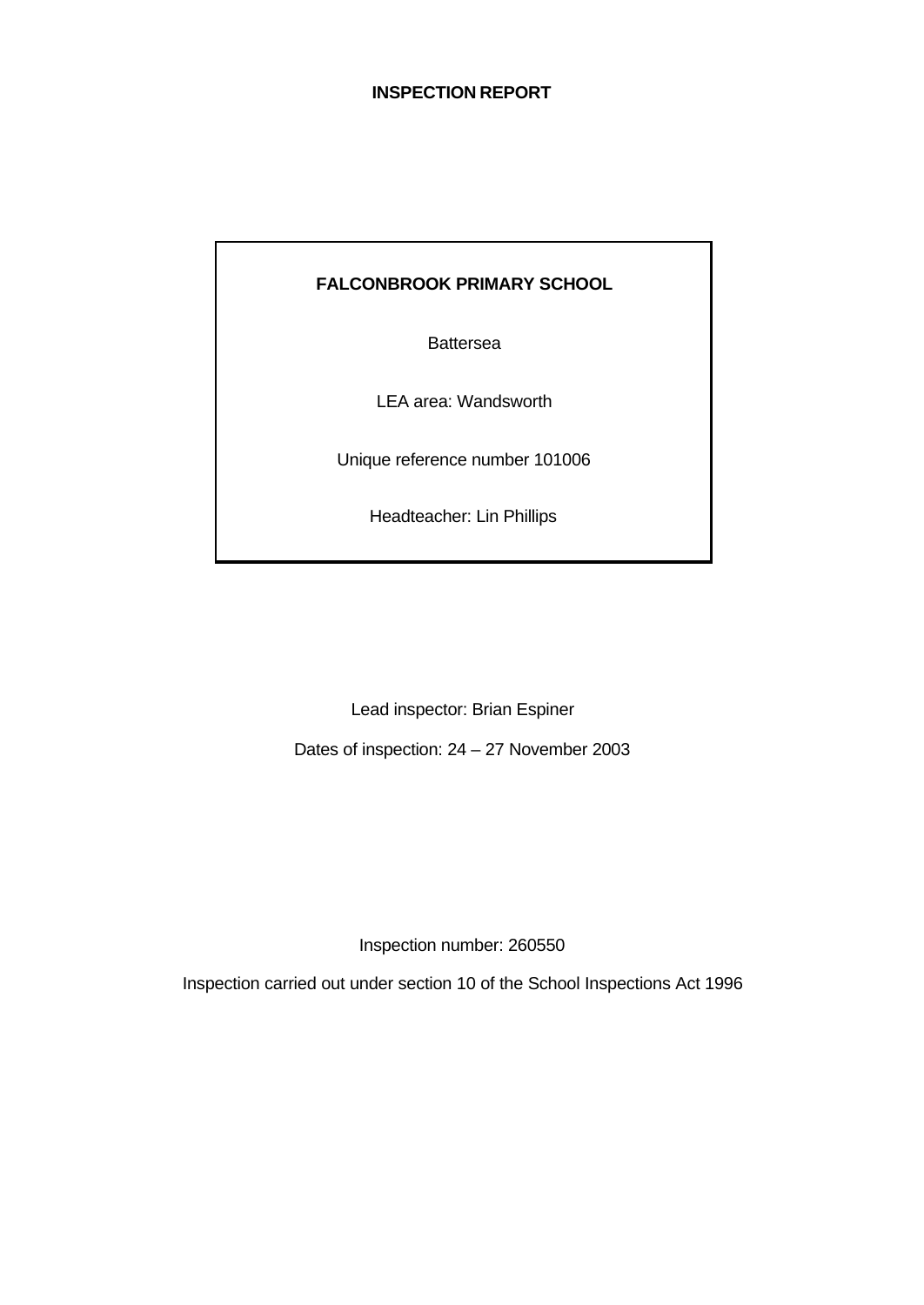#### © Crown copyright 2004

This report may be reproduced in whole or in part for non-commercial educational purposes, provided that all extracts quoted are reproduced verbatim without adaptation and on condition that the source and date thereof are stated.

Further copies of this report are obtainable from the school. Under the School Inspections Act 1996, the school must provide a copy of this report and/or its summary free of charge to certain categories of people. A charge not exceeding the full cost of reproduction may be made for any other copies supplied.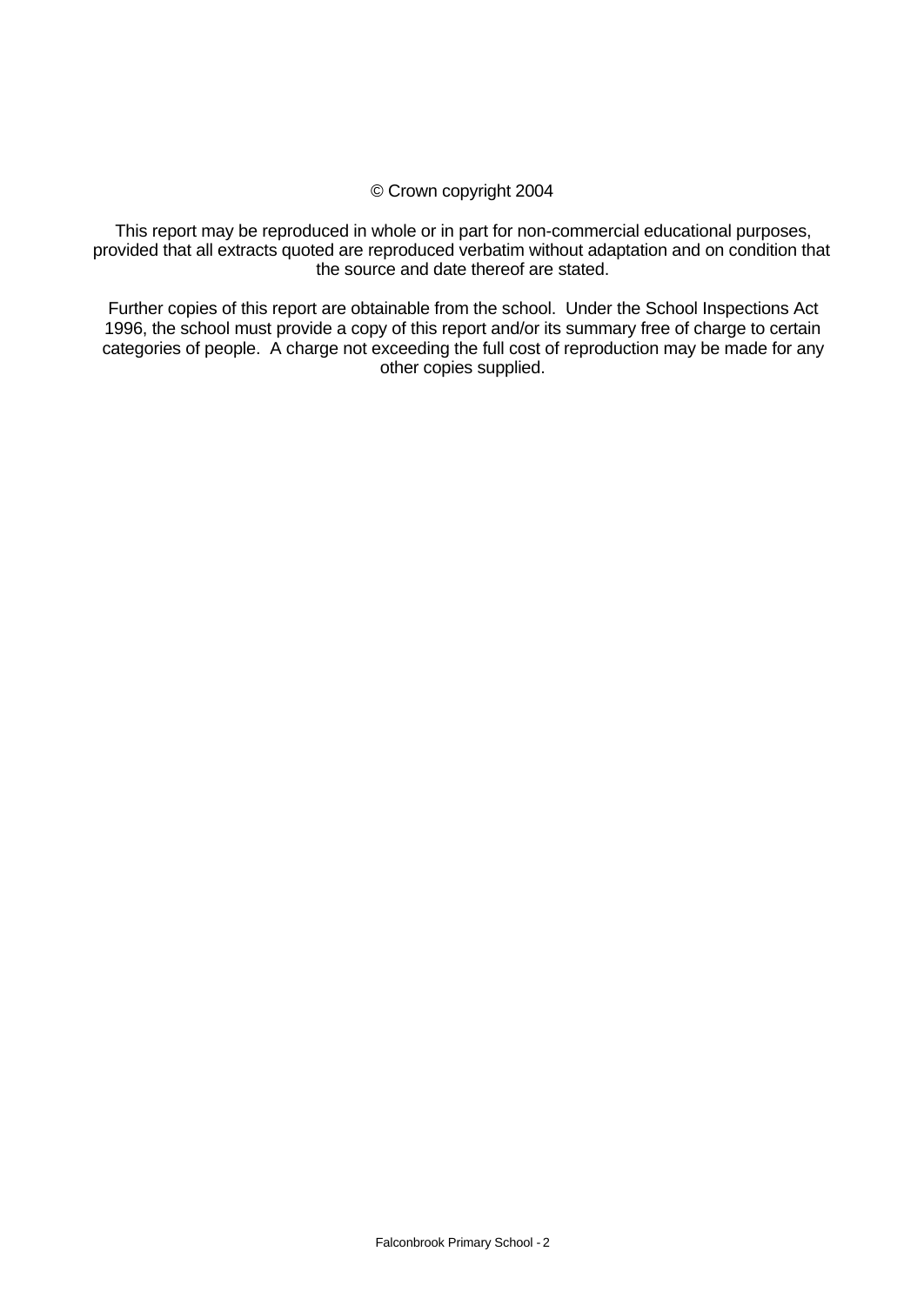## **INFORMATION ABOUT THE SCHOOL**

| Type of school:              | Primary                  |
|------------------------------|--------------------------|
| School category:             | Community                |
| Age range of pupils:         | $3 - 11$ years           |
| Gender of pupils:            | <b>Mixed</b>             |
| Number on roll:              | 373                      |
|                              |                          |
| School address:              | <b>Wye Street</b>        |
|                              | <b>Battersea</b>         |
|                              | London                   |
| Postcode:                    | <b>SW11 2LX</b>          |
| Telephone number:            | 020 7228 7706            |
| Fax number:                  | 020 7228 0803            |
| Appropriate authority:       | The governing body       |
|                              |                          |
| Name of chair of governors:  | <b>CIIr T Strickland</b> |
| Date of previous inspection: | 13 – 16 September 1999   |

## **CHARACTERISTICS OF THE SCHOOL**

Falconbrook is a spacious inner-city Victorian school with a surviving, and now quite rare, rooftop playground. The surrounding area is largely local-authority or housing-trust accommodation, and there is much poverty and deprivation amongst local families. Over half the pupils are entitled to free school meals. One third of pupils are from white British backgrounds, and the rest have a wide variety of heritages, mainly African or Caribbean. There is a rich cultural mix, giving the school an exciting, stimulating and lively environment that benefits all pupils. Over 40 per cent of pupils have English as an additional language. The school has 38 pupils who are at early stage of acquiring English. The most common languages are Somali, Bengali and Spanish. These pupils receive support from 1.3 teachers in Year R to Year 3. Pupil mobility is high. The proportion of pupils with special educational needs (SEN) is high at over 30 per cent, and the proportion of pupils with statements of SEN is broadly average at about two per cent. The school is part of an Education Action Zone (EAZ) and involved in other initiatives, including the Single Regeneration Budget, Sure Start, the Children's Fund, the Youth Improvement Programme and BEST (business and education succeeding together). The school also has 'Investors in People' status. There are drop-in facilities for pre-school parents, and the school works in partnership with the Elsley Pupil Referral Unit and the nearby Hornsby Dyslexia Centre. When they enter the school, children's standards are well below average.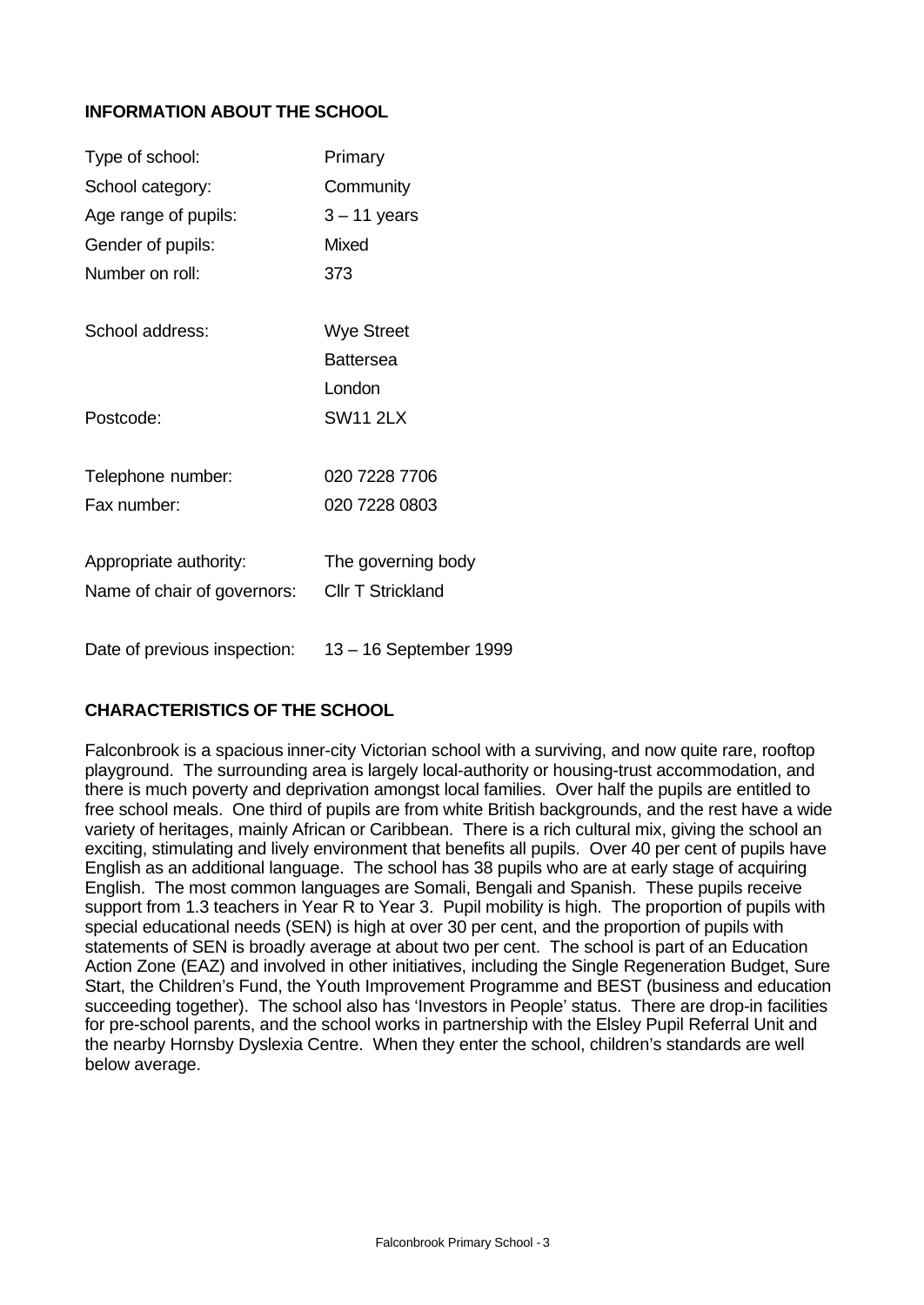## **INFORMATION ABOUT THE INSPECTION TEAM**

| Members of the inspection team |                      | <b>Subject responsibilities</b> |                                                                                            |
|--------------------------------|----------------------|---------------------------------|--------------------------------------------------------------------------------------------|
| 30600                          | <b>Brian Espiner</b> | Lead inspector                  | Mathematics, information and<br>communication technology, music,<br>physical education     |
| 19322                          | Judi Bedawi          | Lay inspector                   |                                                                                            |
| 30266                          | Hilma Rask           | Team inspector                  | The foundation stage, special<br>educational needs, science, art,<br>design and technology |
| 32123                          | <b>Penny Price</b>   | Team inspector                  | English, geography, history,<br>religious education                                        |
| 20832                          | Mohindar Galowalia   | Team Inspector                  | English as an additional language                                                          |

The inspection contractor was:

Parkman Ltd in association with *PkR* 35 Trewartha Park Weston-super-Mare BS23 2RT

Any concerns or complaints about the inspection or the report should be made initially to the contractor. The procedures are set out in the leaflet *'Complaining about Ofsted Inspections'*, which is available from Ofsted Publications Centre (telephone 07002 637833) or Ofsted's website (www.ofsted.gov.uk).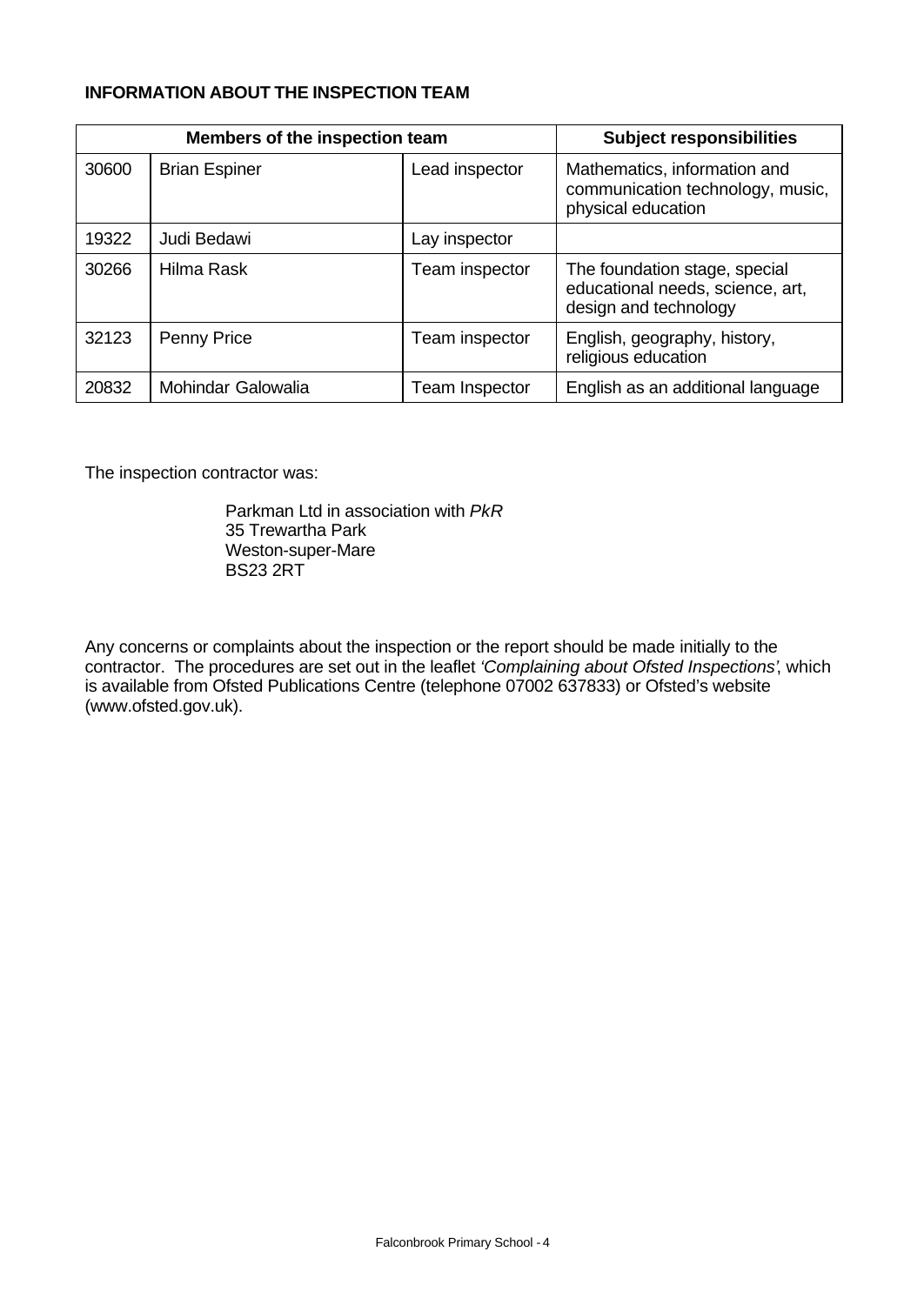## **REPORT CONTENTS**

|                                                                                                                                    | Page |
|------------------------------------------------------------------------------------------------------------------------------------|------|
| <b>PART A: SUMMARY OF THE REPORT</b>                                                                                               | 6    |
| <b>PART B: COMMENTARY ON THE MAIN INSPECTION FINDINGS</b>                                                                          |      |
| <b>STANDARDS ACHIEVED BY PUPILS</b>                                                                                                | 8    |
| Standards achieved in areas of learning and subjects                                                                               |      |
| Pupils' attitudes, values and other personal qualities                                                                             |      |
| <b>QUALITY OF EDUCATION PROVIDED BY THE SCHOOL</b>                                                                                 | 11   |
| Teaching and learning<br>The curriculum<br>Care, guidance and support<br>Partnership with parents, other schools and the community |      |
| <b>LEADERSHIP AND MANAGEMENT</b>                                                                                                   | 17   |
| THE EFFECTIVENESS OF THE PROVISION FOR SPECIAL<br><b>EDUCATIONAL NEEDS</b>                                                         | 18   |
| PART C: THE QUALITY OF EDUCATION IN AREAS OF LEARNING AND<br><b>SUBJECTS</b>                                                       | 21   |
| <b>AREAS OF LEARNING IN THE FOUNDATION STAGE</b>                                                                                   |      |
| <b>SUBJECTS IN KEY STAGES 1 AND 2</b>                                                                                              |      |
| PART D: SUMMARY OF THE MAIN INSPECTION JUDGEMENTS                                                                                  | 34   |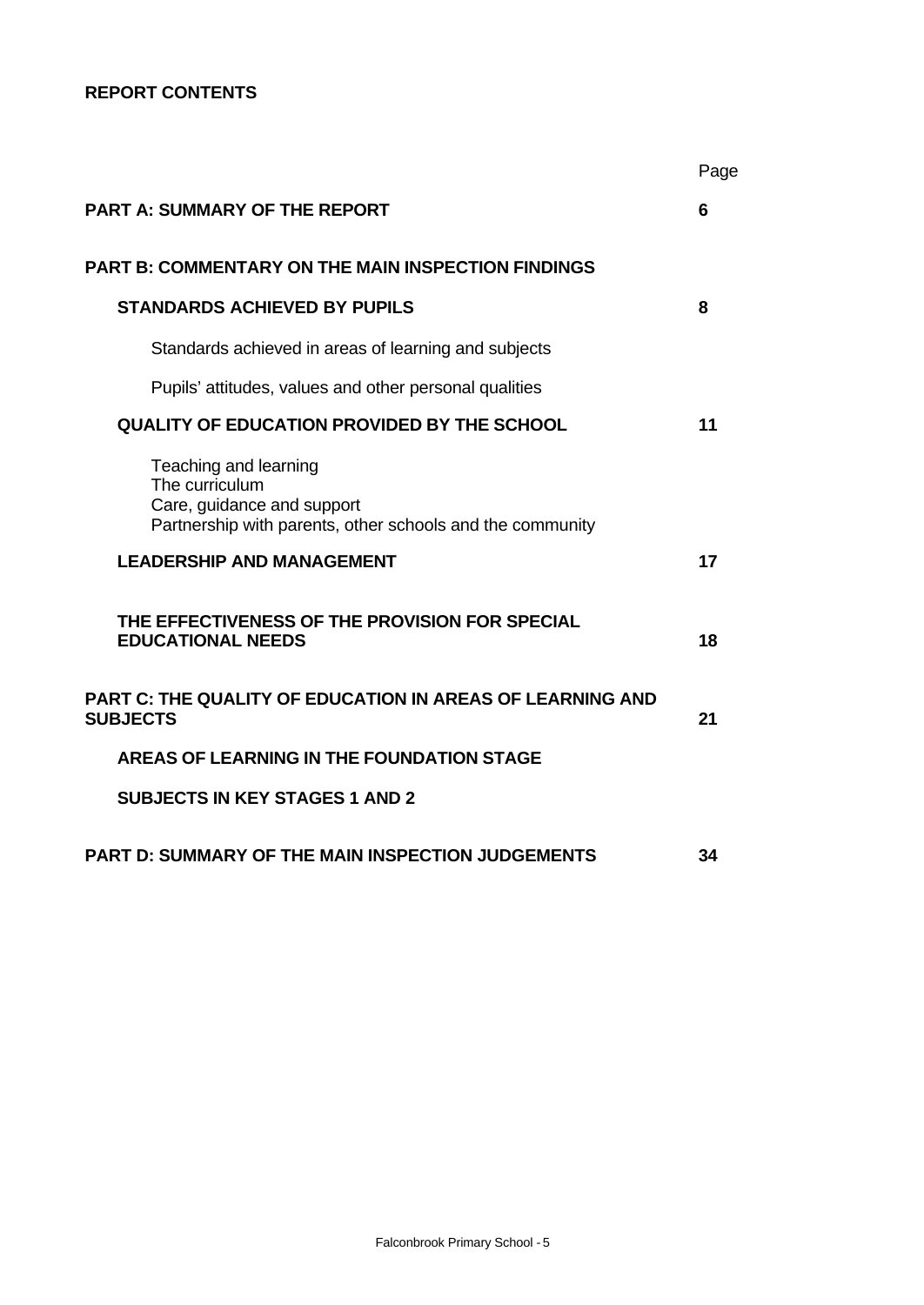# **PART A: SUMMARY OF THE REPORT**

## **OVERALL EVALUATION**

The school provides its pupils with a **sound** education. Teaching and learning are **satisfactory**. Leadership and management are **good** overall. Pupils make **satisfactory** progress from a low starting point. The school provides **satisfactory** value for money.

The school's main strengths and weaknesses are:

- The headteacher provides very good leadership, with excellent clarity of vision, sense of purpose and aspirations.
- Standards in musical performance are well above average and the steel band is excellent.
- Although standards are improving in English, mathematics and science, they are still well below average in the present Year 6.
- The use of assessment in lesson planning and teaching is unsatisfactory.
- Attendance is well below average and punctuality is poor.
- The school's commitment to, and promotion of, educational inclusion is very good.
- The school provides its pupils with good role-models, and there are very good, trusting relationships between pupils and staff.
- Links with the community and other educational institutions are very good.
- The school's provision for the continuing professional development of staff is very good.
- The supervision of the junior playground is unsatisfactory.
- Not all teachers are trained in involving pupils with English as an additional language fully in class and specialist staff are not always deployed effectively, particularly in Years 4 to 6.

There were eight major recommendations in the last inspection report. Three of these concerned governance, which has improved quite dramatically. There were many serious concerns about provision in Years 3 to 6, and this has also improved well. Improvement since the last inspection has been good overall.

## **STANDARDS ACHIEVED**

Pupils' achievement is **satisfactory** overall throughout the school. Standards are **below average** on entering Year 1, on leaving Year 2 and in every junior class except Year 6, where standards are **well below average**. An exception to this is in music, where pupils' progress is **very good**, especially in juniors, and standards in Year 6 are **well above average**.

| <b>Results in National</b><br>Curriculum tests at the end |      | similar schools |      |      |
|-----------------------------------------------------------|------|-----------------|------|------|
| of Year 6, compared with:                                 | 2001 | 2002            | 2003 | 2003 |
| English                                                   |      | F*              |      |      |
| mathematics                                               | ⊏∗   | F*              |      | F*   |
| science                                                   |      | F*              |      |      |

*Key: A - well above average; B – above average; C – average; D – below average; E – well below average Similar schools are those whose pupils attained similarly at the end of Year 2. E\* indicates that the school was in the bottom 5% of schools nationally or with similar attainment four years ago in Year 2.*

The 'similar schools' results should be treated very cautiously because pupil mobility is high and therefore these results do not necessarily reflect progress in this school. A more accurate comparison would be with schools having a similar proportion of pupils entitled to free school meals, where English and science results were above average in the 2003 national tests and in mathematics were below average. Standards are improving in line with national trends. In consultation with the local education authority, the school sets challenging but realistic targets for the numbers of Year 6 pupils reaching the expected level of the National Curriculum in English and mathematics. These targets were reached in mathematics in 2003 and almost reached in English.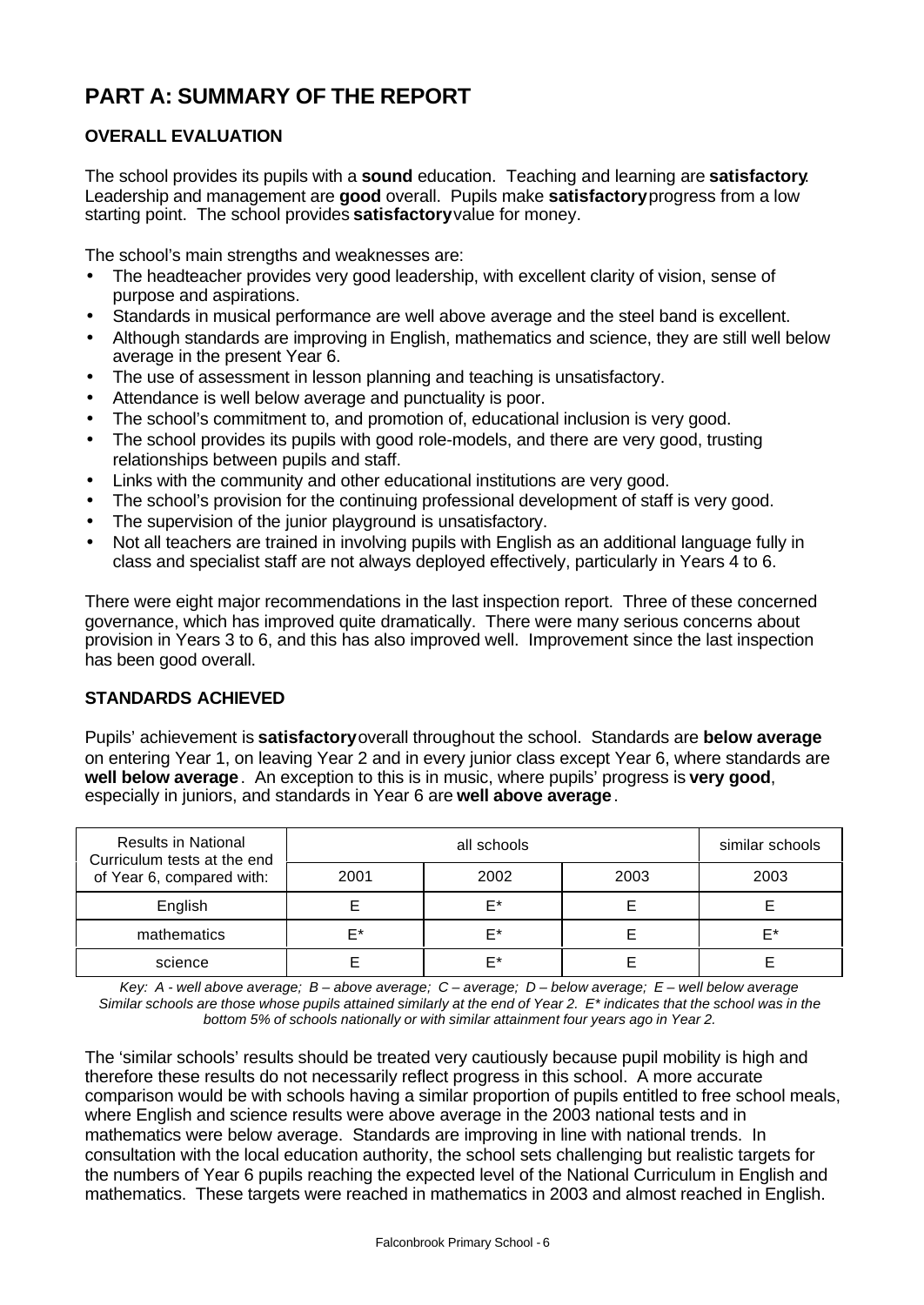Pupils' personal qualities, including their spiritual, moral, social and cultural development, are **good**. Attitudes and behaviour are **good**. Attendance and punctuality are **unsatisfactory**.

## **QUALITY OF EDUCATION**

The quality of education is **satisfactory**. Teaching and learning are **satisfactory** overall and **good** in the Foundation Stage. Assessment, although it is **good** in the Foundation Stage, is **unsatisfactory** overall. The curriculum is **good** in the Foundation Stage and **satisfactory** overall. It is well supported by good extra-curricular activities.

The school seeks, values and acts on pupils' views, involving them well. The school is an important part of the community and uses its links very well. It also makes very good use of links with other educational establishments. All these things have a positive effect on pupils' development and achievement.

## **LEADERSHIP AND MANAGEMENT**

Leadership and management are **good** overall. The headteacher leads the school **very well**, and she is ably supported by the deputy headteacher and senior management team. Governance is **good**. Governors are dedicated and hard working, have a good knowledge of the school's strengths and where it needs to improve, and fulfil their statutory duties well. Management is **good** and delegated effectively.

## **PARENTS' AND PUPILS' VIEWS OF THE SCHOOL**

Most parents are very supportive. In the questionnaire, the parents' meeting, discussions and letters, there was nothing that a significant minority was unhappy with. Pupils like the school and are very loyal. They are particularly happy about having an adult in school that they can go to if they are worried about something.

## **IMPROVEMENTS NEEDED**

The most important things the school should do to improve are:

- Improve standards further in English, mathematics and science.
- Improve the use of assessment in lesson planning and teaching.
- Improve attendance and punctuality.
- Improve the supervision of the junior playground.
- Improve the support for pupils with English as an additional language in Years 4 to 6.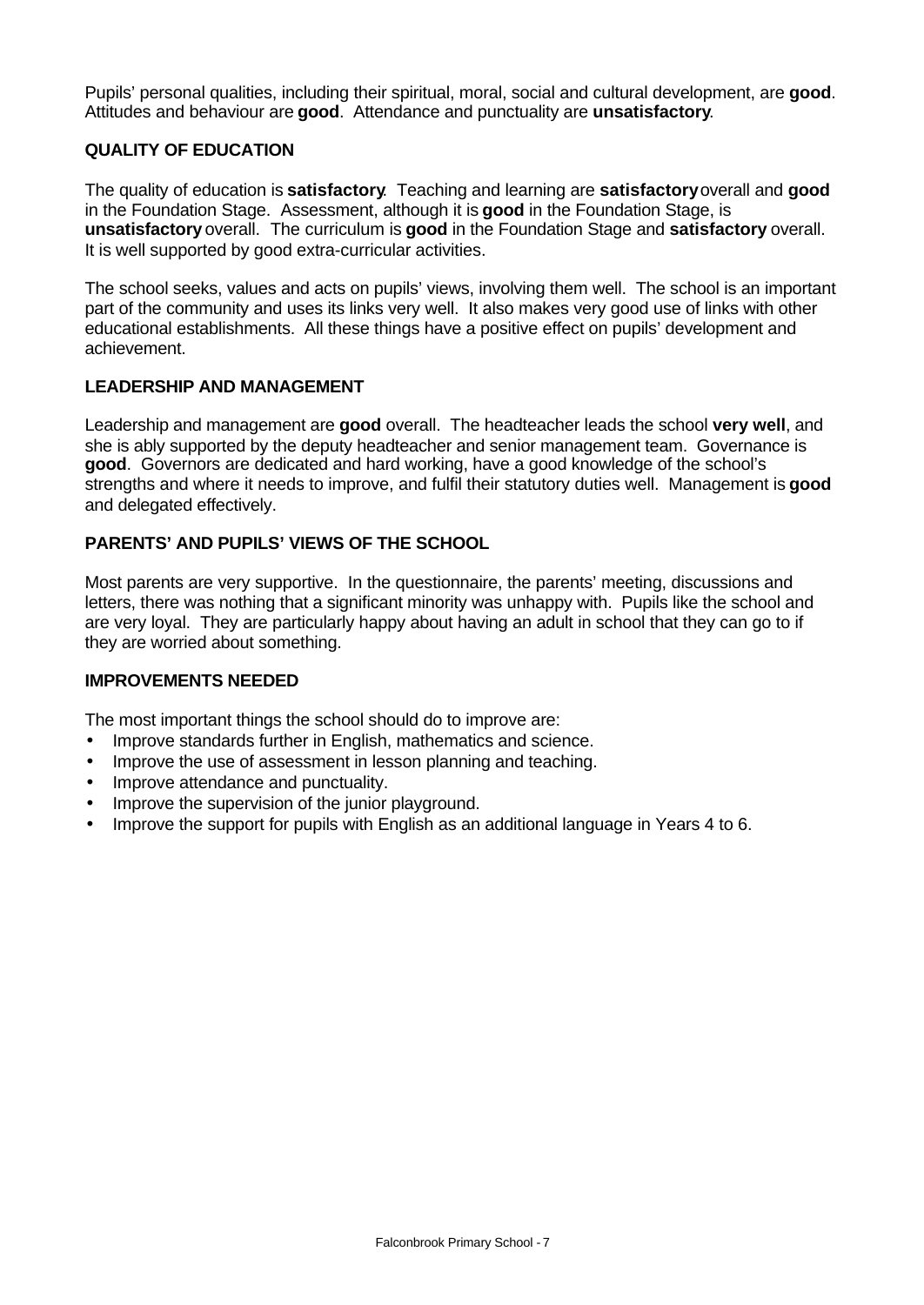# **PART B: COMMENTARY ON THE INSPECTION FINDINGS**

## **STANDARDS ACHIEVED BY PUPILS**

## **Standards achieved in areas of learning and subjects**

Standards are below average at the end of the Foundation Stage and in Year 2 and well below average in Year 6. Achievement is satisfactory throughout the school.

## **Main strengths and weaknesses**

- Standards in English, mathematics and science are below average in Year 2 and well below average in Year 6.
- Standards in information and communication technology (ICT) are below expectations.
- The high mobility of teachers has a detrimental effect on the continuity of pupils' education and, therefore, their progress, although the school does all it can to minimise this.
- Standards in musical performance are well above expectations.

## **Commentary**

1. Children enter the school with attainment that is well below that which is usually seen. They leave the Foundation Stage with below average standards in personal, social and emotional development, English, mathematics and knowledge and understanding of the world, with few having achieved the early learning goals, the standards expected for their age. Most children achieve these standards in creative and physical development.

#### *Standards in national tests at the end of Year 2 – average point scores in 2003*

| Standards in: | School results | <b>National results</b> |
|---------------|----------------|-------------------------|
| reading       | 14.5 (15.3)    | 15.7(15.8)              |
| writing       | 13.1(12.9)     | 14.6 (14.4)             |
| mathematics   | 15.0 (15.6)    | 16.3 (16.5)             |

*There were 54 pupils in the year group. Figures in brackets are for the previous year.*

2. The point scores show that, in last year's national tests, Year 2 pupils were about six months behind the national average in reading, writing and mathematics, which is well below average. Standards in the present Year 2 are slightly better than this, and are below average in all three subjects and in ICT. Standards in speaking and listening are still well below average. Some pupils do not experience a home life that actively encourages progress in these areas. In religious education, history and art, standards are broadly in line with expectations. Standards in singing are above expectations. No judgement was made in design and technology, geography and physical education.

#### *Standards in national tests at the end of Year 6 – average point scores in 2003*

| Standards in: | School results | National results |
|---------------|----------------|------------------|
| English       | 25.0(22.8)     | 26.8 (27.0)      |
| mathematics   | 23.9(23.2)     | 26.8 (26.7)      |
| science       | 27.0(25.0)     | 28.6 (28.3)      |

*There were 41 pupils in the year group. Figures in brackets are for the previous year.*

3. The point scores show that, in the 2003 national tests, Year 6 pupils were about six months behind the national average in English and science, and about a year behind in mathematics. All of these were well below average, and they remain well below average in the present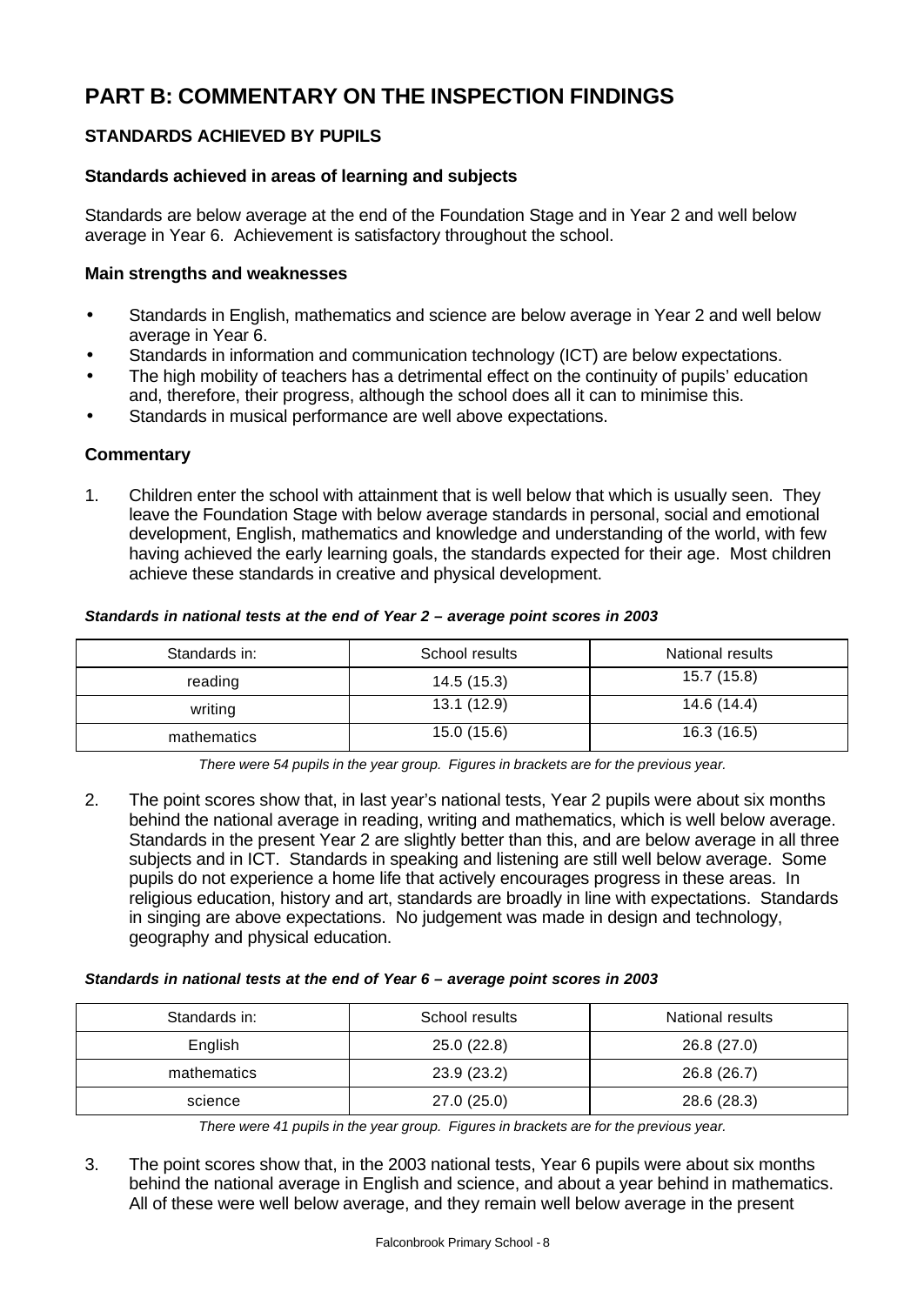Year 6. However, standards in Years 3, 4 and 5 are better than this, and are below average. Indeed, the present Year 5 pupils are at about the same standard as Year 6 pupils in mathematics and science. Year 6 has a high number of pupils with special educational needs, and Year 6 pupils had some poor teaching in the past. Because of these factors, the changes brought about by the headteacher have not had as much impact on Year 6 standards as they have lower down the school. For example, timetabling Year 5 with Year 6 for mathematics has certainly improved the challenge to, and expectations of, Year 5 pupils. Standards in ICT in Year 6 are below expectations. In religious education and art attainment is in line with expectations. In music, standards are well above expectations in singing and in playing tuned and untuned instruments. No judgements were made in other subjects.

- 4. An analysis of the work of pupils with English as an additional language shows satisfactory progress and achievement. For example, one recently-arrived pupil has learnt the alphabet and letter sounds and has started to read familiar words such as 'wet', 'cold' and 'small'. However, shortage of support in Years 4 to 6 has slowed down the development of skills to use his knowledge of word structure to read unfamiliar words. Another pupil who has been acquiring English for several years still has problems with spellings such as 'petes' for 'pets', 'discipel' for 'discipline'. However, her progress on word roots is good, for example, the use of prefixes 'aqua' and 'bi'. The school is aware that there is not enough support in Years 4 to 6, but financial constraints have meant that a decision had to be made about how the available money was best spent. Quite rightly, senior managers chose to provide the support where it was needed most, i.e., lower down the school.
- 5. All pupils, including those with special educational needs and those who are gifted or talented, now achieve satisfactorily throughout the school, although the achievement of the present Year 6 has been unsatisfactory in the past, largely because of unsatisfactory teaching from staff who have since left the school.
- 6. In common with many schools in London, there is a large turnover of teaching staff. Many are from Commonwealth countries and have little initial knowledge of the National Curriculum and Primary Strategy. Although the school works hard to give these teachers what they need, providing a great deal of necessary training, the mobility of teaching staff has a negative effect on pupils' achievement.

## **Pupils' attitudes, values and other personal qualities**

Pupils' learning attitudes are good. Behaviour is good overall, with far fewer fixed term exclusions than in previous years. The pupils' spiritual, moral, social and cultural development is good, and pupils' personal qualities are developed well. Attendance and punctuality are unsatisfactory.

## **Main strengths and weaknesses**

- Pupils enjoy school and have good learning attitudes.
- Behaviour is good, overall, and very good in assemblies, but a significant minority of pupils have challenging behaviour.
- Spiritual, moral, social and cultural development is good.
- Attendance and punctuality are unsatisfactory, but teamwork with the educational welfare officer is starting to secure effective improvement.
- Some iunior pupils do not eniov playtimes due to the unsatisfactory behaviour of a minority.

## **Commentary**

7. Pupils know they are expected to learn and feel that they work hard. Pupils like lessons and make good contributions to class or group discussion, responding well to questions that make them think. They concentrate well, showing a keen interest when introduced to new work. Appropriate support is available for pupils with special educational needs, or with a home language other than English, so that they are fully involved. In a Year 4 history lesson, pupils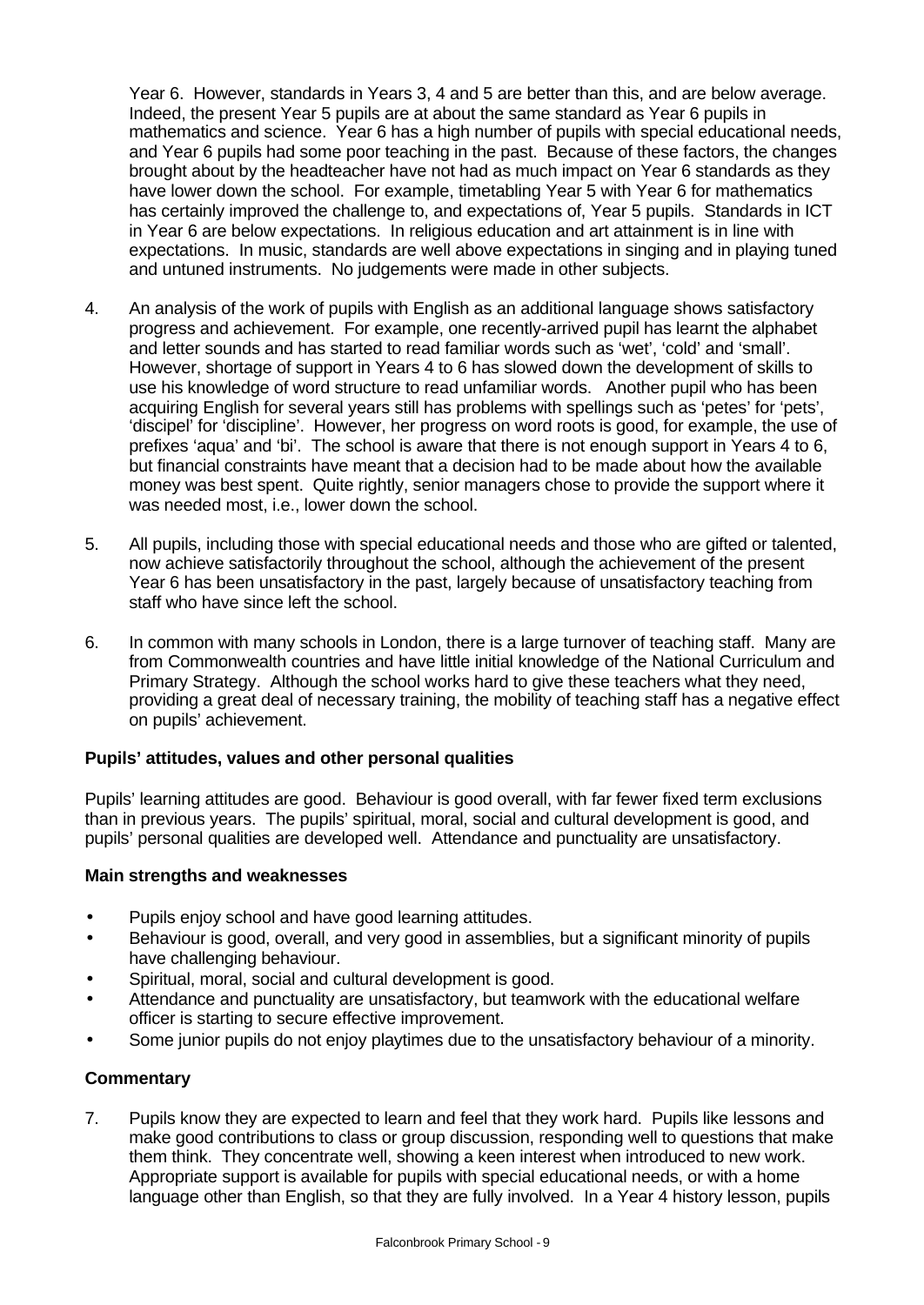were fascinated when shown a map of bombs dropped in the area in World War 2. Pupils work purposefully, trying to ensure that their work is neatly presented. However, almost all older pupils use pencil, so are not skilled at using ink pens. Pupils are proud of their school; a reception child confidently gave an inspector an impromptu guided tour of the Foundation Stage class areas.

8. Pupil behaviour is good overall, with the majority working steadily in class. A significant minority of pupils have challenging behaviour. Most teachers manage this well, following the good behaviour policy fairly and consistently, using strategies that work so that learning continues. In assemblies, whole-school behaviour is very good. However, when not directly supervised by teachers, a minority of junior pupils (mainly, but not entirely, boys) have unsatisfactory and sometimes poor behaviour at playtimes. As a result, some junior pupils do not enjoy their breaks. The school deals with incidents, including bullying, promptly once they are told; pupils know this. Fixed-term exclusions have decreased quite dramatically since the headteacher's arrival, as she has actively, and successfully, sought ways to cope with poor behaviour.

| No of pupils<br>on roll | Number of<br>fixed period<br>exclusions | Number of<br>permanent<br>exclusions |
|-------------------------|-----------------------------------------|--------------------------------------|
| 64                      |                                         | $\Omega$                             |
| 1                       | $\Omega$                                | $\Omega$                             |
| 18                      | $\Omega$                                | $\Omega$                             |
| 22                      | 1                                       | $\Omega$                             |
| 2                       | $\Omega$                                | 0                                    |
| 3                       | $\Omega$                                | 0                                    |
| 10                      | 3                                       | 0                                    |
| $\overline{7}$          | 0                                       | 0                                    |
| 9                       | 0                                       | 0                                    |
| 16                      | 0                                       | 0                                    |
| 4                       | $\Omega$                                | 0                                    |
| 89                      | 9                                       | $\Omega$                             |
| 95                      | 6                                       | $\Omega$                             |
| 23                      | 17                                      | 0                                    |
| 2                       | $\Omega$                                | $\Omega$                             |
| 14                      |                                         | 0                                    |
|                         |                                         |                                      |

#### *Ethnic background of pupils Exclusions in the last school year*

*The table gives the number of exclusions, which may be different from the number of pupils excluded.*

9. Pupils' spiritual, moral, social and cultural development is good. Assemblies comply with statutory requirements, providing a shared time for the community to reflect and enjoy. In one observed assembly, Christingle candles were lit, held by Year 5 pupils, adding to the calm atmosphere. Piano music played by the talented headteacher and deputy headteacher, with very good pupil performances, make a strong contribution to the positive spirituality that is important to the school. Pupils clearly understand right from wrong, knowing they have choices. The impact of moral issues is sometimes debated in lessons. Pupils listen silently, visibly moved by the taped account of a former wartime evacuee. Pupils have a strong sense of fairness and freedom to express their views. There is a good 'family' feel in the school.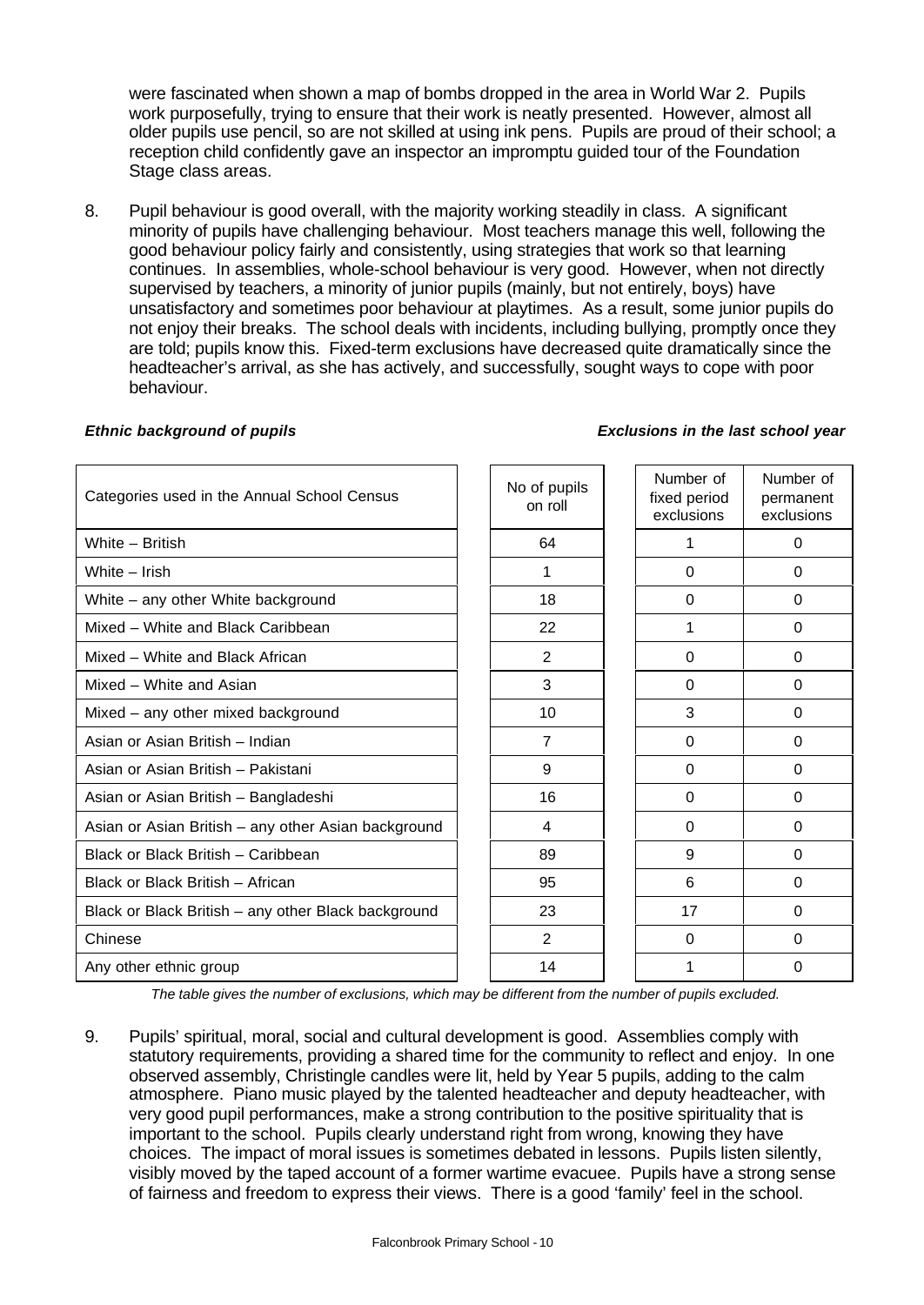Adults set good examples of respect and positive relationships. This enables pupils from an early age to care for and be supportive of others; most manage this with increasing maturity and social awareness. New pupils are readily accepted and make friends quickly. The breakfast club and the many other activities contribute well to pupils' social and personal development. Cultural development is thriving. Pupils have many first-hand experiences, particularly in music and the arts, with visitor expertise to teach new skills. The schools' exciting multicultural makeup is recognised and shared, providing an environment that promotes good racial equality and harmony. Pupils are well motivated by their exposure to different cultural heritages, respecting and valuing each others' life experiences. Pupils grow in confidence and self-esteem as they master skills and are able to shine in non-academic ways.

## *Attendance in the latest complete reporting year (%)*

| Authorised absence |     |  | Unauthorised absence |     |
|--------------------|-----|--|----------------------|-----|
| School data        | 5.8 |  | School data          | 11  |
| National data      | 5.4 |  | National data        | 0.4 |

*The table gives the percentage of half days (sessions) missed through absence for the latest complete reporting year (2002/03).*

10. Attendance is unsatisfactory, with a high percentage of unauthorised absence. Holidays are not authorised beyond the 10 days that may be granted and the school constantly tells parents how important attendance is. Despite this, many families still go on holiday in term-time and some keep their children off school without good reason, sometimes as a treat, or to see family members. This is unacceptable because of the detrimental impact on pupils' learning. Authorised absence is affected by high mobility and some long-term illness; the school requests medical notes for long or repeated illness. Punctuality is a serious school concern. Far too many pupils arrive late and a significant minority are very late, often because their parents do not think it matters. Pupils do not like being late, as they miss vital literacy and numeracy lessons. There is a close working relationship with the educational welfare officer, with a satisfactory impact on improving attendance. First-day calling is used to check absence; if there is no response, the educational welfare officer makes home visits. In extreme cases, parents face court proceedings to secure improvement. Pupils are rewarded for improved attendance, with a weekly target cup award and prizes for 100 per cent attendance. Despite the schools' high profile on attendance and punctuality and its determination to improve, too many parents do not value education. These parents are not meeting their legal responsibilities to ensure that their children attend regularly and on time.

## **QUALITY OF EDUCATION PROVIDED BY THE SCHOOL**

The quality of education is sound. Teaching and learning are satisfactory overall and good in the Foundation Stage. Assessment is unsatisfactory. The curriculum is satisfactory.

#### **Teaching and learning**

Teaching and learning are satisfactory overall and very good in music.

#### **Main strengths and weaknesses**

- Teaching and learning, including assessment, are good in the Foundation Stage.
- The teaching and learning of singing and playing musical instruments is very good.
- Teachers insist on high standards of behaviour throughout the school.
- Equality of opportunity is promoted well.
- Although assessment methods are thorough and constructive in Years 1 to 6, the use of assessment to respond to individual needs is unsatisfactory.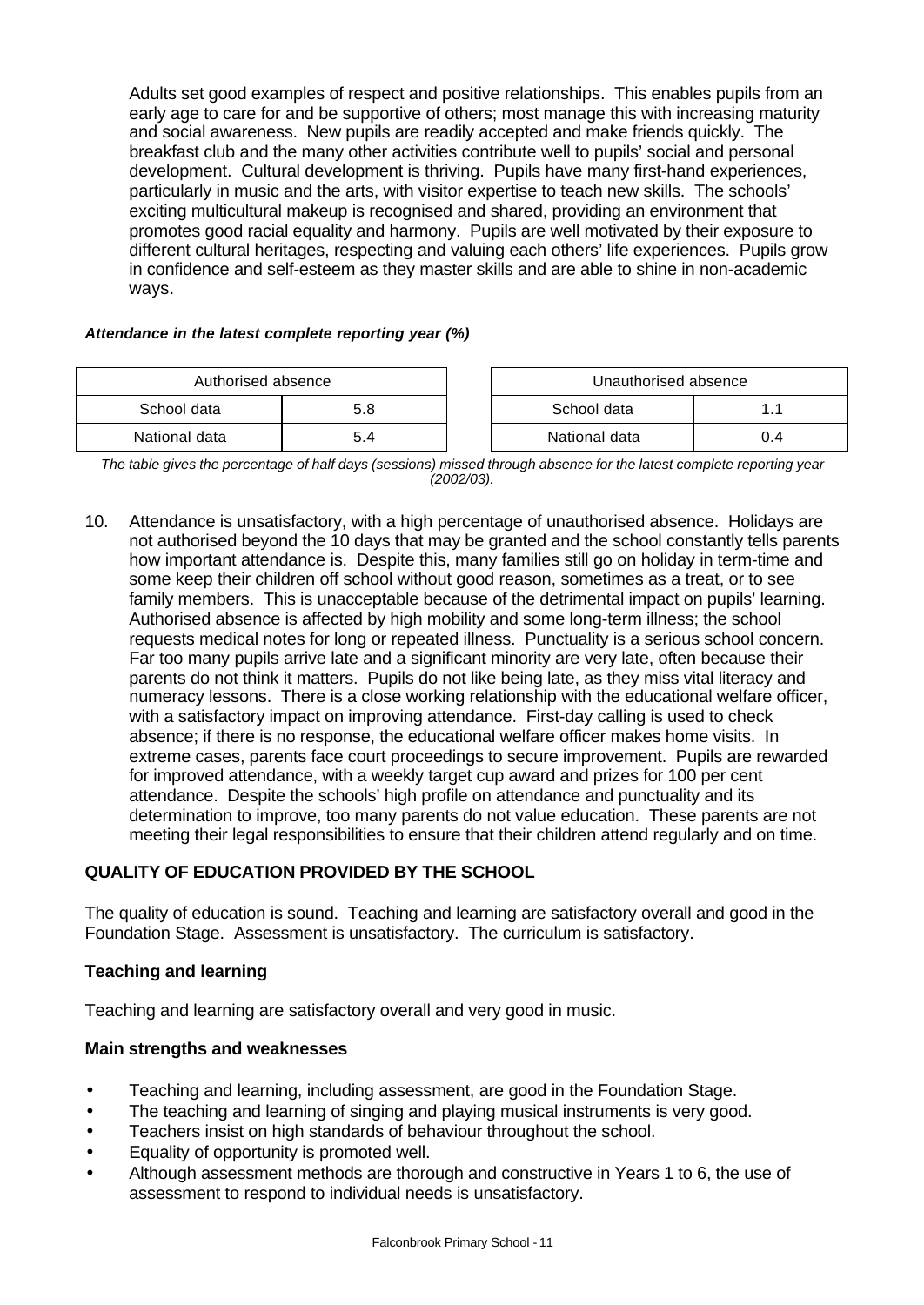- Marking is inconsistent.
- Pupils in Years 1 to 6 do not always know how they can improve.

## **Commentary**

11. Teaching and learning are good in all areas of the Foundation Stage curriculum and assessment is used well at weekly planning meetings to modify what is being taught.

#### *Summary of teaching observed during the inspection in 62 lessons*

| Excellent | Very good | Good       | Satisfactorv | Unsatisfactorv | Poor   | √ery Poor |
|-----------|-----------|------------|--------------|----------------|--------|-----------|
| (0%)      | 4 (6%)    | (40%<br>25 | 30 (48%)     | 3 (5%)         | 0 (0%) | (0%)      |

*The table gives the number of lessons observed in each of the seven categories used to make judgements about lessons; figures in brackets show percentages where 30 or more lessons are seen.*

- 12. Two of the unsatisfactory lessons were in mathematics and one was in science. These lessons were spread over the infant and junior years. The good and satisfactory lessons were also spread throughout the school, and across all subjects seen. One of the very good lessons was in English and the other three were in music. Because pupils reach high standards in music and make very good progress, it can be concluded that the teaching and learning of music are very good over time.
- 13. Pupils behave well in lessons and this is largely because all staff insist on high standards of behaviour at all times. Staff are constantly aware of the needs of different groups and equality of opportunity is good for all pupils. This results in a high degree of racial harmony and an increase in pupils' self-confidence.
- 14. For pupils with English as an additional language, teaching and learning are satisfactory and contribute to satisfactory achievement. On occasions when teaching and learning are good the pupils achieve well. For example, in one lesson, the support teacher provided a good model of reading that increased pupils' sight vocabulary and confidence. As a consequence, the target pupil started to read loudly with the teacher. However, the teacher missed the opportunity for the pupil to read independently and to assess how well she had acquired new vocabulary and language structure. The work that followed was well prepared and once the target pupil understood the pattern of how complex words were constructed, she was well on her way to come up with her own complex words such as 'someone', 'everyday' and 'shoebox'. The teacher's effective use of praise reinforced confidence and satisfaction. In another lesson, ineffective joint planning between the class teacher and the support teacher produced only satisfactory learning and achievement. The questions were not structured and sequenced to maximise language acquisition. Class teachers do not always plan their lessons with the objective of meeting the needs of pupils who have not yet developed the expected competence in English. In such lessons, the pupils do not make as much progress as they should. The attitude to learning of pupils for whom English is an additional language is very good. This keeps them well focused on activities.
- 15. Assessment information is not used well enough to ensure that all pupils are consistently and appropriately challenged in lessons. Sometimes the task given is too challenging and some pupils require a high level of support or tasks are over-complicated and pupils do not understand what they are expected to do. As a result, pupils make satisfactory rather than good progress. This is often the case for those pupils who are just below the expected level for their age or who have limited literacy skills.
- 16. Assessment for pupils with English as an additional language is satisfactory. However, it has yet to benefit from the national guidance to allow monitoring of the pupils' performance more rigorously. There is a need to train all teachers and teaching assistants to meet the language needs of linguistically diverse pupils to maximise their impact on pupils' acquisition of English.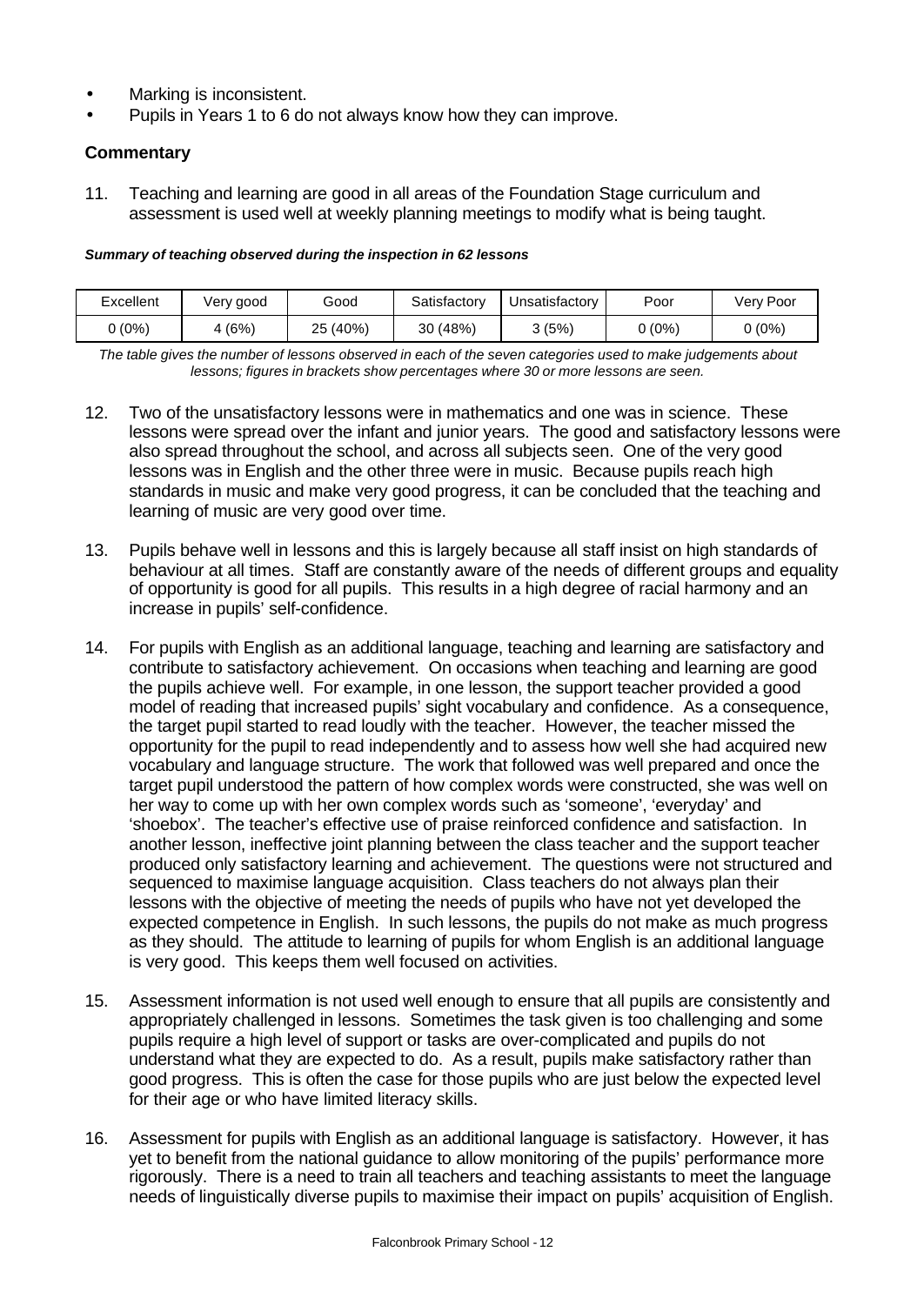- 17. The quality of marking is inconsistent across the school. The best marking informs pupils of what they have done well and indicates how they can improve; for example, a Year 2 teacher marked some writing with pupils and this helped them punctuate their work correctly. Good use is made of highlighting work in English to show pupils what they have done well and this raises their self-esteem and confidence. However, marking is sometimes too general in English, mathematics and science and marking in other subjects often does not indicate what pupils have learned and what they need to learn next.
- 18. Pupils are not fully involved in assessing their own work. For example, some pupils assess their learning in a lesson by using a finger to show their understanding but this is not consistent across all classes. Pupils have learning targets in mathematics and English but these are not always written in words that the pupils understand or can read. As a result, they do not fully understand how well they are doing or what they need to do to improve.
- 19. Effective systems have been set up for collecting assessment information from tests in mathematics and English. Information from these is used well to monitor pupils' progress and meet the needs of different groups of pupils. For example, mathematics sets in Years 5 and 6 are formed on the basis of this information. Whole school targets are identified and these are broken down into class and group targets. The use of these 'layered' targets in English is having a positive impact on teaching and learning of vocabulary and writing. Teachers regularly agree standards in pupils' extended writing using National Curriculum levels. This has resulted in higher expectations from teachers and more challenging work for pupils, especially the more able, which is helping to raise standards.
- 20. The headteacher and senior management team are aware of the weaknesses in assessment and are working hard to improve the situation. It was the headteacher herself who, with knowledge gained through the monitoring of teaching and learning in lessons, originally brought these weaknesses to the attention of the inspection team before the start of the inspection.

## **The curriculum**

The curriculum is satisfactory overall, and good for the youngest children in the school. There is good extra-curricular provision, especially in music and sports. The school has good links with the community. Accommodation is good. Resources are satisfactory overall, but are very good in music and good in the Foundation Stage.

## **Main strengths and weaknesses**

- Extra-curricular provision has improved since the last inspection.
- Good extra-curricular sports and music opportunities include an outstanding steel pan band.
- There is a satisfactory breadth and balance across the curriculum with an appropriate emphasis on the development of literacy and numeracy.
- The good curriculum and accommodation for the youngest children in the school help their leaning well.
- The school has good links with the community.
- Pupils with statements of special educational needs are provided for well.
- Since the last inspection, provision for ICT has improved greatly.
- Provision for music is much better than in most primary schools.
- Accommodation is good, although there is no grassed area for sports.
- Resources are very good in music and good overall in the Foundation Stage.
- The supply of books in the library and in classrooms is unsatisfactory.

## **Commentary**

21. The school provides satisfactory breadth and balance within the curriculum and places a strong emphasis on the development of literacy and mathematics in a determined approach to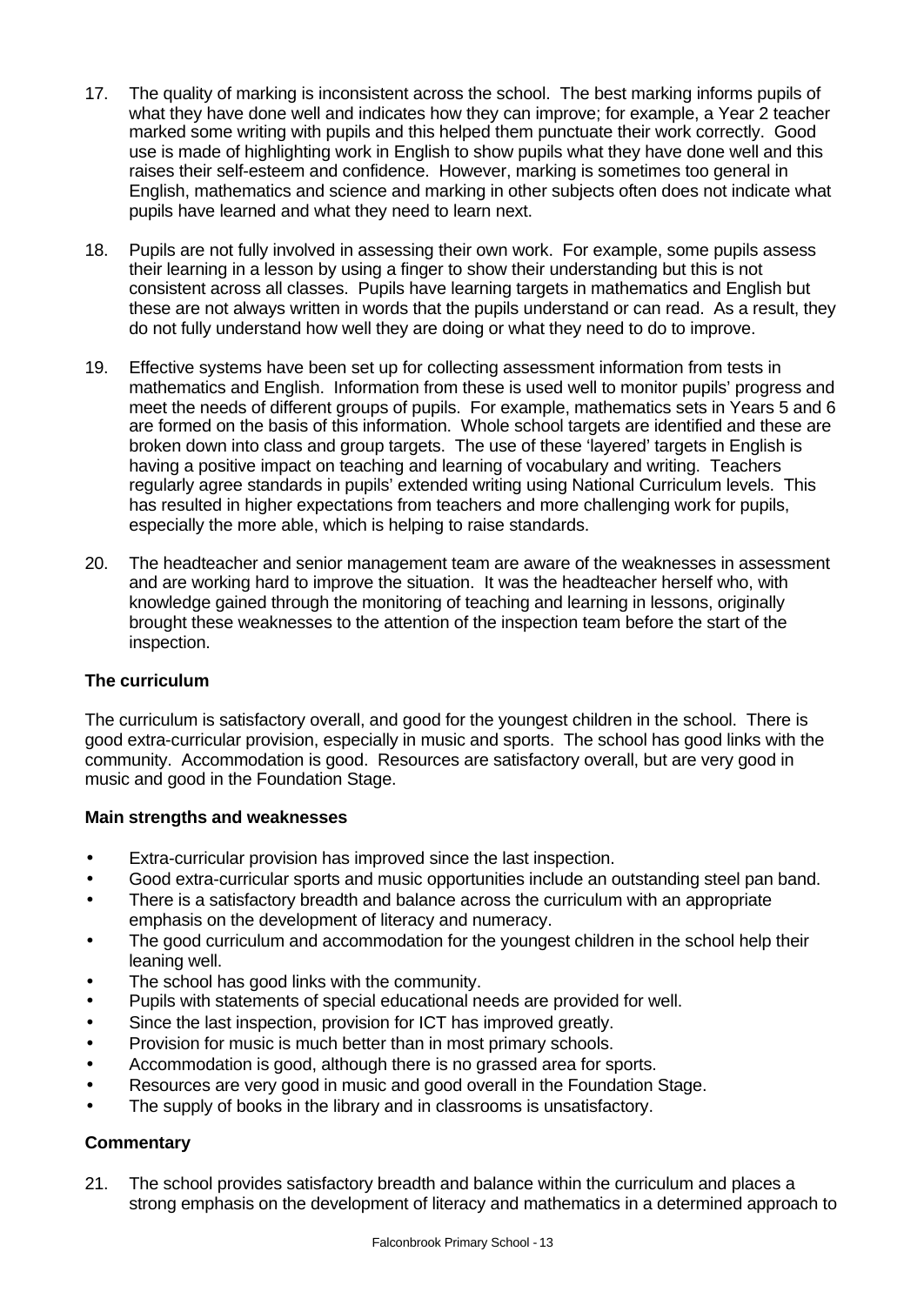raising standards. The provision for music is a strength of the school, with a good emphasis on performing. Setting takes place in mathematics for pupils in Years 5 and 6 so that teaching can be focused tightly on the learning needs of different groups of pupils. The school also introduces setting for literacy in the spring term for pupils in the upper school, in addition to an 'able scientists' club. Since the time of the previous inspection the school has improved the provision for ICT. In addition, the school has reviewed the curriculum in foundation subjects to ensure that topics studied have greater relevance to the pupils' own lives and experiences. For example, pupils now study Jamaica and compare it with the local area as a part of their work in geography and history. The school meets the statutory requirements for an act of collective worship and parents are informed of their right to withdraw pupils, although none have chosen to do so. The curriculum for religious education meets the requirements of the locally agreed syllabus. The school ensures that appropriate focus is made on sex and relationships education and drugs awareness through the taught curriculum. All pupils in Year 4 attend swimming as a part of their physical education programme. Planning is consistent across the classes to ensure that all pupils have the same learning opportunities. However, assessment is not used sufficiently well to inform lesson planning.

- 22. Since her appointment two years ago, the headteacher has led new developments in approaches to the curriculum with energy and enthusiasm. A new scheme of work for personal, social, health and citizenship education (PSHCE) has been drawn up and agreed with governors and all staff have received training on 'Circle Time'. Philosophy for children is being introduced into the school as part of an initiative to extend pupils' reasoning skills and expressive language. It is too soon for these initiatives to have had an impact on pupils' learning.
- 23. Provision for pupils with special educational needs is satisfactory overall, with some good features, such as clearly written individual education plans and good links with a specialist dyslexia unit and a local special school. Provision for pupils with a statement of special educational need is good.
- 24. The curriculum for reception pupils is good. Planning takes good account of all the areas of learning required for children of this age and good use is made of the well-equipped outdoor area on a daily basis. Assessment is well used by staff to review and amend plans. Accommodation and resources for the youngest children in the school are good.
- 25. Governors now play an effective role in the life of the school through the work of the curriculum committee, and this is an improvement since the last inspection. The governor with responsibility for pupils with special educational needs, along with other governors with subject responsibility, takes an active role and is well informed.
- 26. Extra-curricular provision has improved since the time of the last inspection and is now good. There are further opportunities for pupils in the lower school, for example, through the drama club, which extends provision for speaking, listening and reading. In addition, the school provides a good range of sports clubs such as basketball, table tennis, cricket and football. The school steel band is a particularly strong element, and pupils show real commitment to rehearsals and attendance at community performances, such as the opening of the Arndale shopping centre and a national sporting event.
- 27. The school makes good use of London as a resource for learning, and pupils enjoy the good range of visits they make to art galleries, museums and other places of interest. Year 4 pupils benefit from an annual residential visit and pupils in Year 6 enjoy an annual visit to an 'Outward Bound' centre.
- 28. The quality of accommodation is good, with specialist areas for ICT and music and generous space for Foundation Stage pupils. The school is keen to develop space further to provide a nurture room and for creative activities. The Foundation Stage and infant playgrounds are imaginatively refurbished with a climbing wall in the infant area. As a result, play behaviour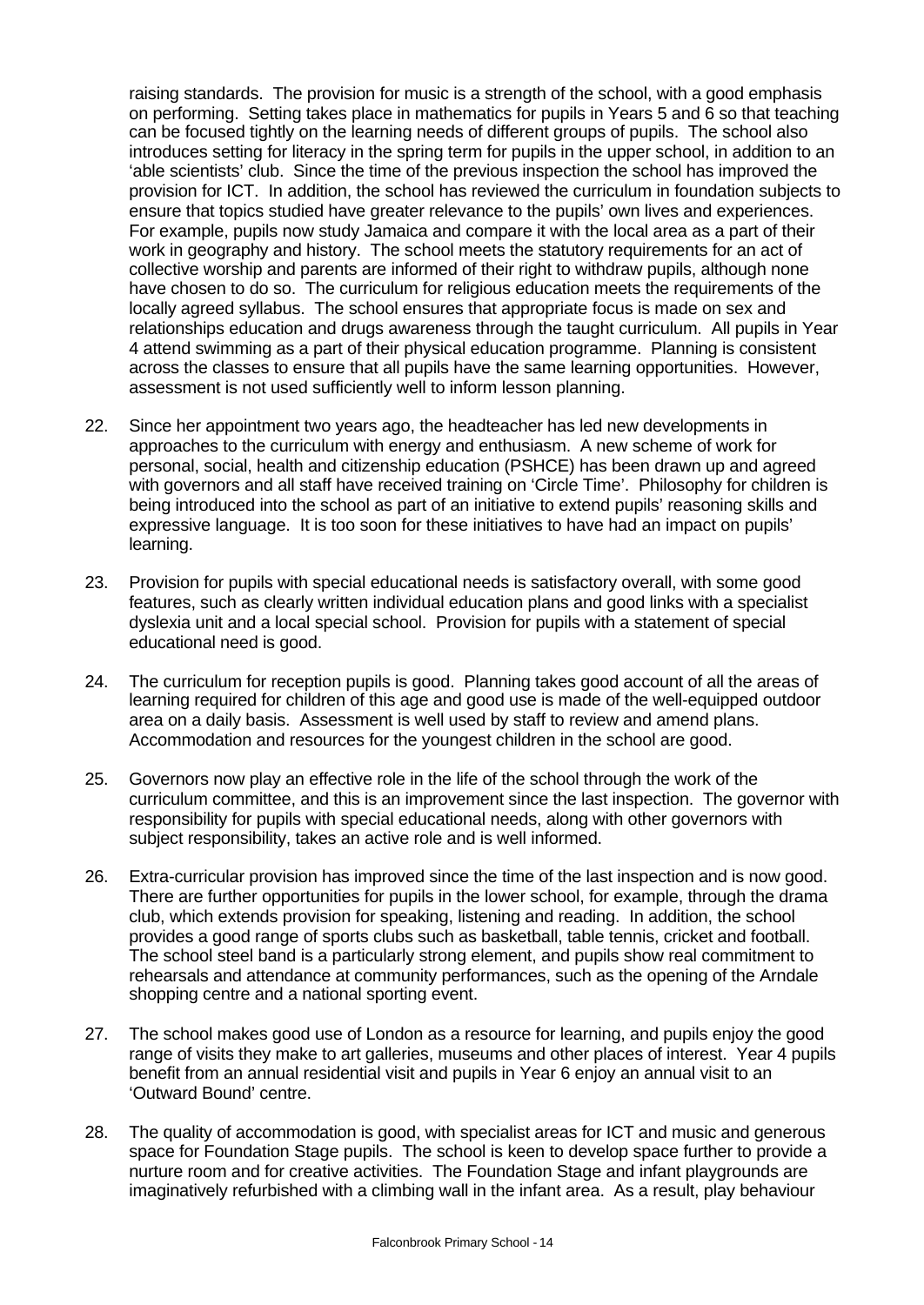has been improved in these playgrounds. The junior playground has not yet been developed, although there are imaginative plans for this area, including new cricket nets.

29. Although the supply of books is satisfactory overall, there are some deficiencies both in the library and in classrooms. Music resources are very good with many multicultural instruments. There is a specialist music room and pupils benefit from free tuition in drumming and steel pans.

## **Care, guidance and support**

The care, welfare and support offered to pupils are good. Pupils have very good trust and confidence in staff. Guidance through monitoring to aid learning is satisfactory, with strengths in pastoral monitoring. Pupils' views are valued well. Induction of pupils into the school is good. Health and safety procedures and practices are good; those for child protection are very good. Supervision in the junior playground is unsatisfactory.

## **Main strengths and weaknesses**

- Welfare, care and support are good.
- The very good, trusting pupil/adult relationships have a significant impact on pupils' confidence and self-esteem.
- Staff have a very good awareness of child protection issues; good attention is given to health and safety.
- Induction arrangements are good for all pupils.
- In the junior playground, adult supervision at break and lunchtime is unsatisfactory.

- 30. All pupils are well supported and cared for. Personal development is carefully fostered by providing a positive, happy environment, so pupils can achieve success. Many pupils have a home language other than English. The staff responsible for their needs work hard to provide targeted pupils with a sound grounding in the English language, within the constraints of time and resources. Other pupils, including those with special educational needs, also make satisfactory progress. Academic monitoring is satisfactory overall. Assessment information, including target setting, is not used well enough to provide focused work that enables all pupils to do even better.
- 31. Pupils have very positive relationships with their teachers. They like and have the highest regard for the headteacher, who always finds time to talk and listen to them. The strong element of trust allows pupils to ask for advice and support, knowing that all will be done to help. Informal personal guidance is good. Recently 'circle time' discussions were introduced. Pupils are starting to remember the importance of following the circle time 'rules' – not interrupting, recognising others' right to their opinions – with pupils showing increased confidence in discussions.
- 32. Procedures and practice for child protection are very good. The designated person is well trained, refreshing and updating training for herself and for all school staff. She has considerable experience and expertise, knowing families and the community well. Expertise is very effectively shared between agencies such as social services and educational welfare. This ensures that children get the help they need. A considerable number of children are on the *'at risk'* register. The school keeps full records of concerns, monitoring children who are removed from the register. Core and group meetings are always attended and the school acts on any feedback; some meetings are held in school. There are no children currently in public care. Sensitive records are kept separately and securely with restricted access, protecting confidentiality. Health and safety receive good attention. Required tests and record keeping are in place and notes are made of areas needing attention. Prompt action is taken to resolve minor issues.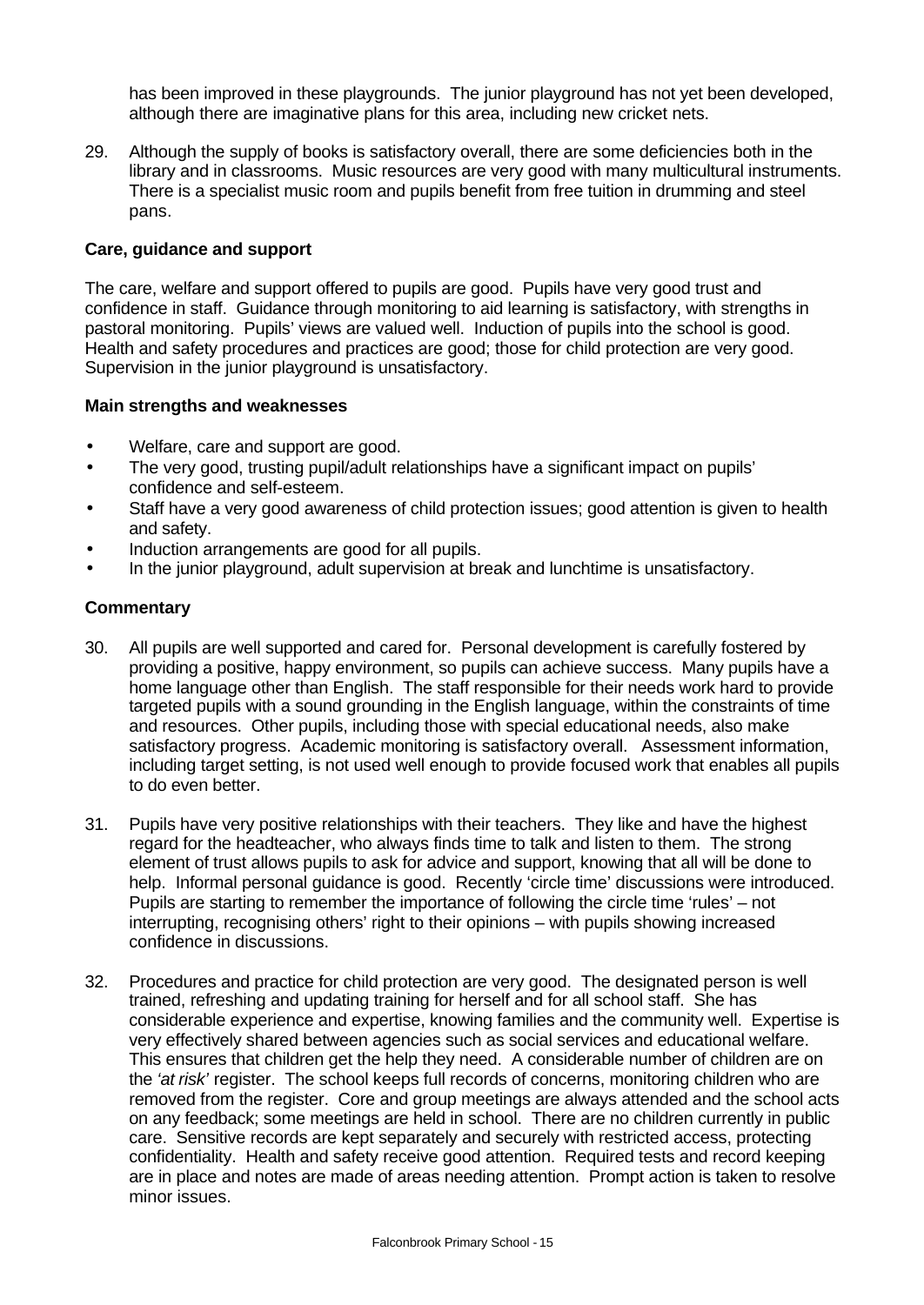- 33. New pupils are well supported when they start school. Good links exist with local playgroups. A good programme helps children settle happily into the nursery and reception classes. Older pupils arriving through the year receive good support from staff and pupil 'buddies' to help them settle. Some asylum-seeking families do not stay long, as they are moved on. In the pupils' first weeks, staff assess them so that appropriate support can be organised with teaching assistants. New pupils are encouraged to join fully into school life. Recently arrived Year 6 pupils have good friends and are happy.
- 34. Adult supervision in the junior playground is unsatisfactory. Some pupils who behave satisfactorily inside school play roughly with unacceptable aggression when outside. A small minority repeatedly behave badly towards other pupils and property. The playground is large with some hidden areas. The adults who supervise do not circulate or always see or deal with incidents; at times there are not enough adults on the playground. As a result, some pupils continue to misbehave with little fear of authority or of being reprimanded. Pupils usually comfort each other after an incident. Some junior pupils, boys and girls, dislike playtimes. The school is aware of this, and plans professional development for supervisors. These plans should be accelerated.

## **Partnership with parents, other schools and the community**

The school enjoys a good and developing partnership with its parents. Links with the community and with other schools and colleges are very good and much improved in recent years. Parents receive information of good quality. They feel that the school deals with their concerns well. Arrangements for Year 6 transfer are good.

## **Main strengths and weaknesses**

- The school's partnership with parents is good.
- Parents receive good information.
- Links with other schools and colleges are very good with good transfer arrangements.

- 35. The school has a good, developing partnership with its parents. Visiting parents get a friendly welcome from the helpful office staff. The headteacher and staff do their best to find time for parents who want to talk and the school operates an 'open door' policy. Events involving the children are well attended. Parents appreciate the support that is available to them and their children, like the Breakfast Club, the after school provision and the clubs that run in the evenings and weekends, organised by the Youth Improvement Team. The school welcomes ideas and continues to explore ways to increase parental interest and involvement in their children's education.
- 36. Parents receive good information. Newsletters are regular and reader-friendly. The prospectus contains much useful information. Pupils' annual reports give a positive view of their progress. There is good practice in Foundation Stage reports, giving information about home languages and the level of children's fluency in the English language. Reports in Years 1-5 include an indication of pupils' progress linked to National Curriculum levels. In addition, pupils have *'Gold Books'* from arrival in school, and these are kept as a record of achievement on leaving the school. These records have samples of work, mainly in English and mathematics, with targets for literacy, numeracy and personal development, shared with parents and regularly reviewed.
- 37. Community links, including those with other schools and colleges, are very good. This is a major improvement since the last inspection. Links are considerably enhanced by national and community-based initiatives and funding with very good shared management; for example, the Educational Action Zone, the Youth Team and the facilities available at the nearby community college. This has a very positive impact for pupils and their families. There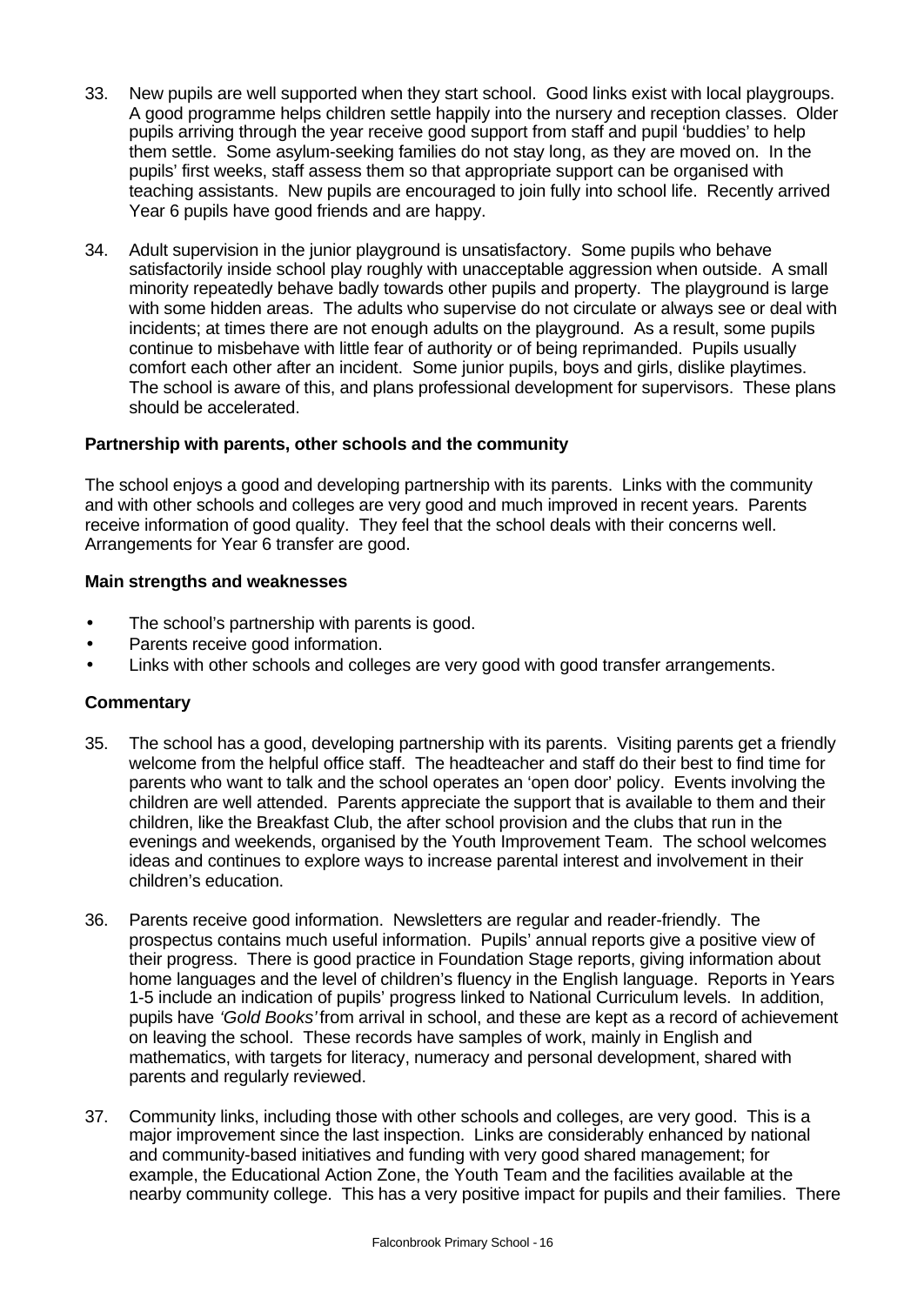are now many clubs, in and out of school hours, including weekends: previously, pupils had little to occupy their time. Family support and learning is accessible, although there was a low uptake for the parents' computer skills course, disappointing the school. Pupils' community involvement is very good, especially playing the steel pans, a huge success in the local area and much in demand at community events, like the Wandsworth Shopping Centre opening. Pupils have composed, recorded and performed their music at the community college. There are close links with the nearby national dyslexia centre and pupil referral unit; the school is very happy to use their expertise. There are very good links with local playgroups and with secondary schools; staff links are strong with good practice shared, particularly in ICT and drama. Students from local further education colleges and teacher-training institutions regularly work in school. Pupils have a well-established programme for transfer to secondary school, so feel confident about moving on.

## **LEADERSHIP AND MANAGEMENT**

Leadership and management are good overall. The headteacher leads the school very well, ably supported by the deputy headteacher and senior management team. Management is good. Governance is good.

## **Main strengths and weaknesses**

- All the main aspects of leadership and management are at least good.
- The headteacher has excellent clarity of vision, sense of purpose and aspirations.
- Strategic planning is very good.
- Leaders have a high commitment to inclusion, the promotion of equality and a concern for the needs of individuals.
- In order to minimise the negative effects of high staff turnover, the school has a very good commitment to the continuing professional development of staff.
- The governing body is effective, a considerable improvement since the last inspection.
- The highly efficient and tireless administrative officer is an asset to the school. The day-to-day running of the office is smooth and unobtrusive.

- 38. When the headteacher was appointed in 2001, she quickly realised what she had to do to improve the school. She managed necessary staff changes with some skill and formed very effective partnerships with the deputy headteacher, senior management team, governing body and local education authority. Some of the recommendations of the previous inspection had still not been acted on fully, and she set about doing this with some purpose.
- 39. The school improvement plan is very good. It is clear and well written, and analyses priorities well. Priorities are sensible and accurate, and include the first three recommendations of this report, i.e., improving standards in core subjects, assessment and attendance and punctuality. Items are costed, and financial planning supports the plan well.
- 40. The school gives a high priority to educational inclusion, working to improve pupils' own knowledge and understanding of equality of opportunity, and succeeding. The history and geography curricula have been changed to reflect the pupils' heritages more closely. All pupils take lessons in steel pans and multicultural drumming. Pupils take pride in their differences and similarities.
- 41. The school, justifiably, places a high emphasis on the continuing professional development of staff. This is necessary because of the very high staff mobility. In common with most London schools, the staff contains a number of young teachers from the commonwealth who need training in the National Strategies. The school makes sure that all staff are inducted well and settle in quickly.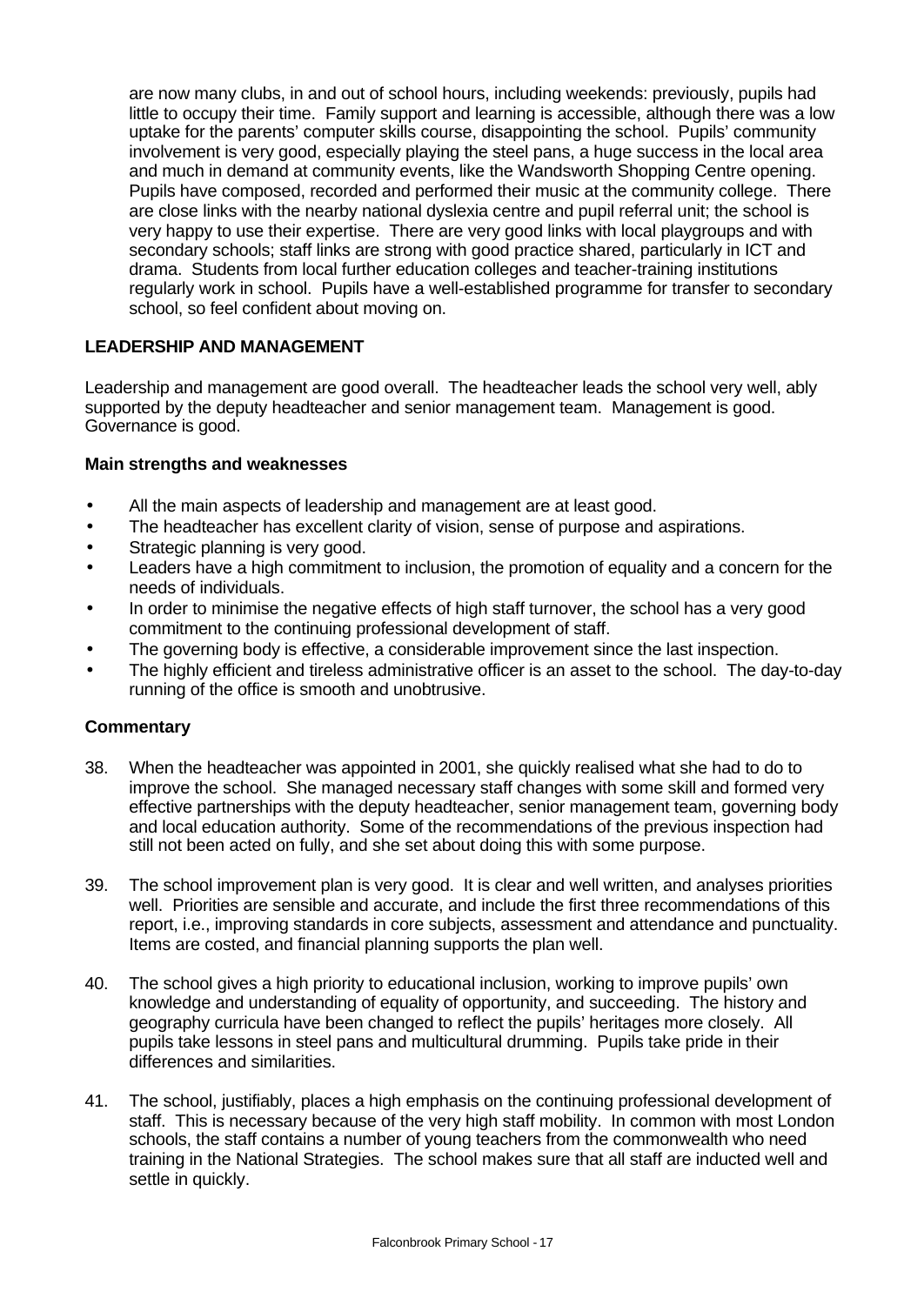- 42. The leadership and management of the provision for pupils who are learning English as additional language are satisfactory. The specified money is used for its intended purpose. The specialist staff, although they are spread thinly, are highly committed and match the needs of the pupils. Communication with parents is good. The school makes good use of interpreters according to need. Some preliminary analysis of performance data has been attempted but is not yet rigorous enough to monitor how well these pupils are doing.
- 43. The last inspection report was very critical of the governing body. Governors are now dedicated and hard working, and fulfil their statutory duties well. They have a good understanding of the school's strengths and where it needs to improve, and challenge and support senior managers well. They work closely with the school to ensure that finance is used well to support learning and raise standards, and that the principles of best value (competition, comparison, challenge and consultation) are applied. The expenditure per pupil is above average but not high for London, and the school provides satisfactory value for money.

## *Financial information for the year April 2002 to March 2003*

| Income and expenditure $(E)$ |         | Balances (£)                        |       |
|------------------------------|---------|-------------------------------------|-------|
| Total income                 | 1237865 | Balance from previous year          | 85786 |
| Total expenditure            | 1265338 | Balance carried forward to the next | 58295 |
| Expenditure per pupil        | 3179    |                                     |       |

## **WHAT IS THE EFFECTIVENESS OF THE PROVISION FOR SPECIAL EDUCATIONAL NEEDS?**

Provision for pupils with special educational needs is satisfactory overall with some good features.

## **Main strengths and weaknesses**

- Good quality individual education plans are reviewed regularly.
- There are good links with a local special school and dyslexia centre.
- The deployment of support assistants, although satisfactory overall, needs to be more focused.
- The school has introduced satisfactory record keeping by support staff.
- Support assistants provide good support in some literacy and numeracy lessons.
- There is a good use of learning mentors through the Youth Improvement Scheme.
- Parents receive satisfactory information from the school and are invited to contribute.
- Pupils with a statement of special educational need receive good support from learning support assistants in lessons.
- The special educational needs co-ordinator leads and manages the aspect well.
- There is good awareness and involvement on the part of the special educational needs governor.

## **Commentary**

44. At the time of the inspection one hundred pupils within the school were identified with special educational needs, an above-average proportion. Four of these pupils had a statement of special educational need, a broadly average proportion. The majority of these pupils have specific learning difficulties or emotional and behavioural difficulties and a small number have speech and communication difficulties.

## **Teaching and learning**

• Support staff provide good support to pupils with a statement of special educational need during lessons.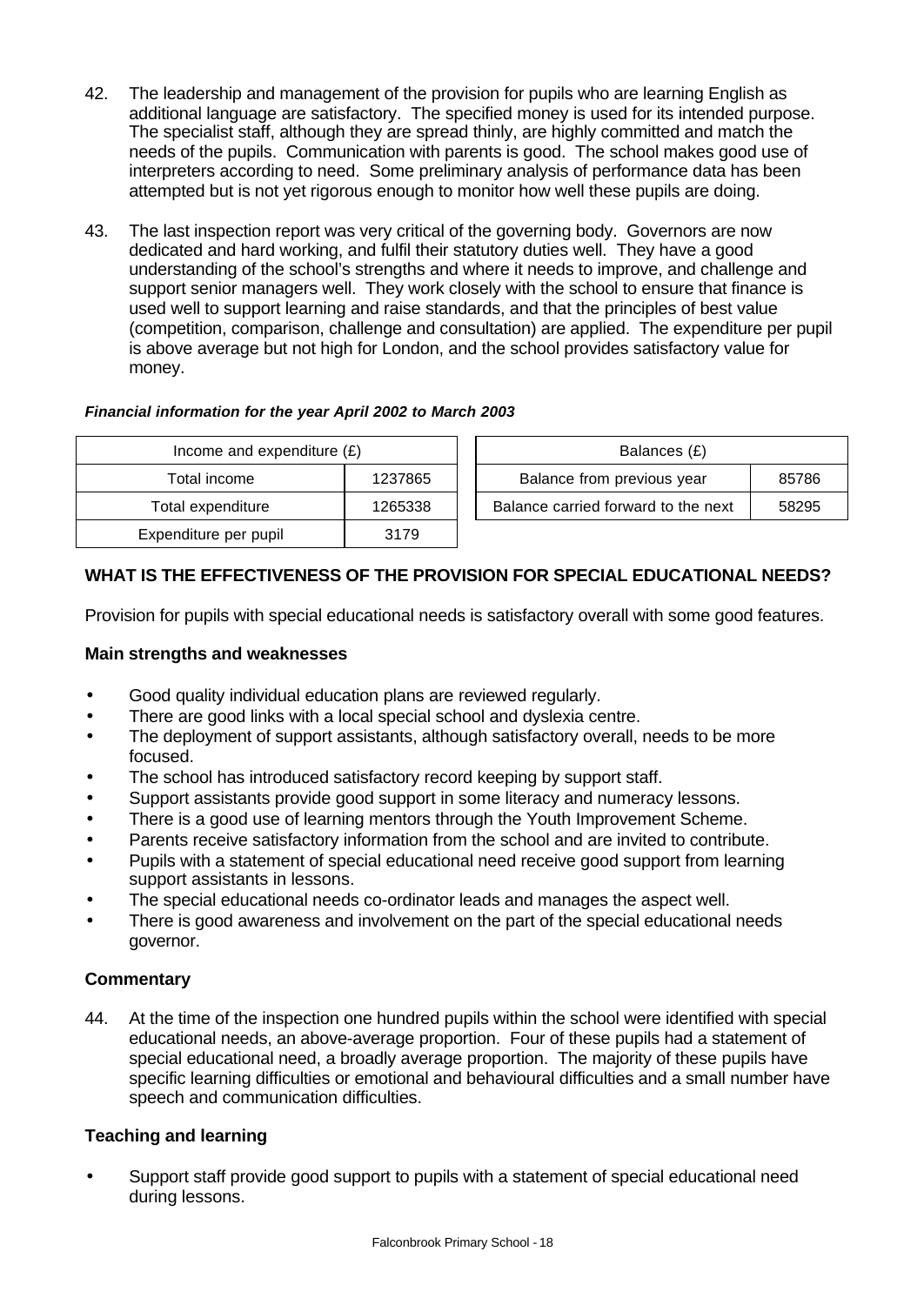- Teachers do not always make the best use of support staff to provide for other pupils with special educational needs in lessons.
- Learning mentors provide appropriate support and encouragement.
- Pupils are not always fully aware of their own individual education plan targets.
- 45. Every class in the school has the benefit of a trained teaching assistant, and in addition trained learning support assistants work closely with children with a statement of special educational need. In the best lessons, particularly those seen in literacy and numeracy, teachers make good use of classroom assistants to support pupils in need of additional learning support. This allows support assistants to monitor progress of pupils with special educational needs and to report back to the teacher on what has been achieved. In some lessons, however, teaching assistants are asked to take on a generalised supervisory role and do not have the opportunity to work closely with pupils with special educational needs.
- 46. Pupils are not yet sufficiently aware of their own individual education plan targets and this aspect needs developing. A number of pupils with special educational needs have good opportunities to receive individual tuition at the nearby specialist dyslexia centre. Other pupils gain from the good partnership links with a local special school unit for pupils with emotional and behavioural difficulties. Learning mentors establish good rapport with pupils to encourage positive behaviour and participation in lessons.

## **The special educational needs curriculum**

47. The curricular provision for pupils with special educational needs is satisfactory overall with some good features. Individual education plans are suitably written to ensure that targets are achievable and realistic and are regularly reviewed. Pupils with special educational needs have access to the same broad and balanced curriculum as their peers.

## **Care, guidance and support**

48. The school takes care to identify pupils with special educational needs from the earliest days in school, and the co-ordinator has established good links with a range of agencies that offer advice and support for these pupils. For example, the school has good links with the Hearing Impaired Resource at a local hospital and the educational psychologist makes regular visits to the school. Mentors from the Youth Improvement Scheme play a valuable role in promoting positive self-esteem for a group of pupils with emotional and behavioural difficulties. Despite their considerable difficulties, these pupils are enabled to take a full part in lessons, and learn to reflect on their own behaviour and attitudes towards others.

## **Partnership with parents, other schools and the community**

- Pupils with special educational needs gain from the good links established with the nearby dyslexia unit, special school for pupils with behaviour and learning difficulties and Youth Improvement Scheme.
- Parents are informed of targets in individual education plans and invited to reviews.
- 49. The school works hard to build links between home and school. Copies of individual education plans are shared with parents and they are invited to contribute to these. Parents attend the annual reviews for pupils with a statement of special educational need. The school has established good links with the nearby dyslexia unit and local special school for pupils with behaviour and emotional difficulties and this benefits pupils with special educational needs.

#### **Leadership and management**

50. Leadership and management of special educational needs are good.The co-ordinator is well informed and has established productive links with a range of outside agencies to promote the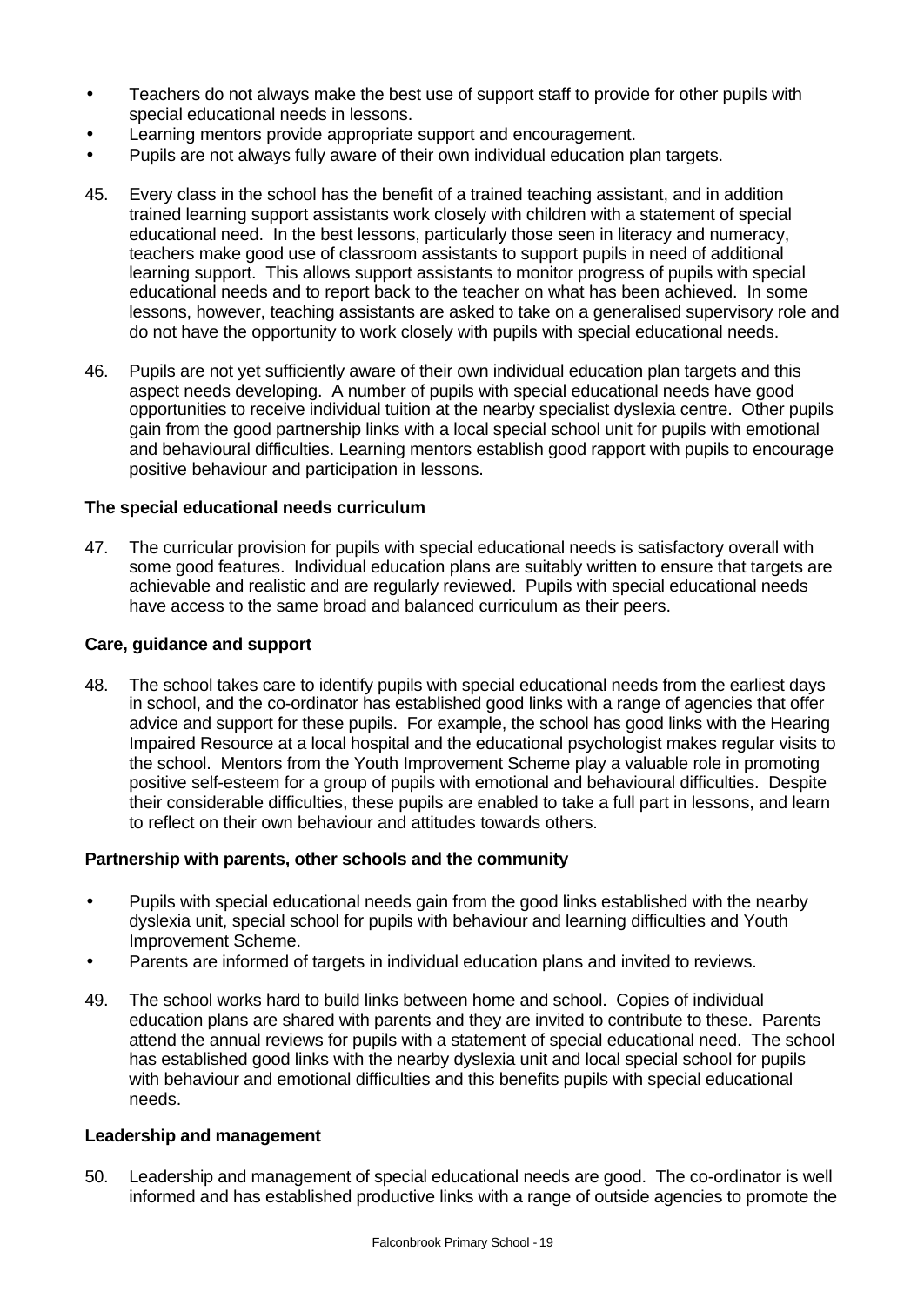best interests of pupils with special educational needs. She has drawn up a clear strategic plan for improvement in provision, and has ensured that the individual education plans are in line with the requirements of the new code of practice. All staff have received training in this new code. The school has recently introduced monitoring files for use by support assistants. This is a positive initiative as it provides evidence of work undertaken with individual pupils. The co-ordinator plans to audit the work of support assistants across the school and to work alongside staff next term to ensure that best use is made of their time. The school is aware of the needs of gifted and talented pupils and has identified pupils with particular sporting and musical talents. Their needs are well met through extra-curricular opportunities. The special educational needs co-ordinator currently oversees this aspect but the school plans to give this responsibility to another member of staff after appropriate training. The school governors are aware of their responsibilities under the disability act and special educational needs legislation.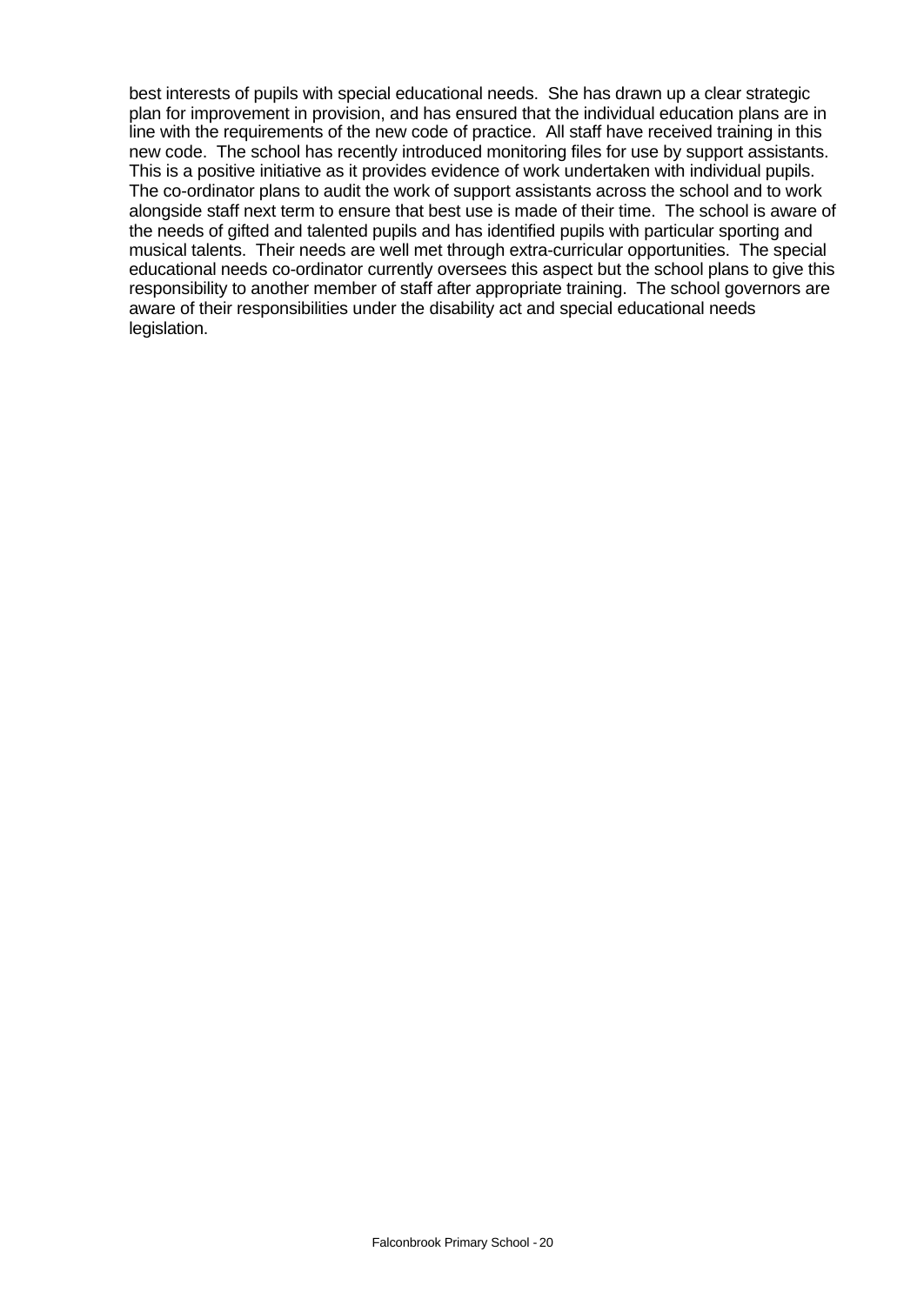# **PART C: THE QUALITY OF EDUCATION IN AREAS OF LEARNING AND SUBJECTS**

## **AREAS OF LEARNING IN THE FOUNDATION STAGE**

- 51. At the time of the inspection, 49 places were taken up in the two nursery classes, and 39 of these children were attending on a full-time basis, with the rest of the places taken up on a part-time morning or afternoon basis. Children enter the two reception classes during the year in which they will be five. Staffing consists of a teacher-in-charge, two overseas-trained teachers and a newly qualified teacher, in addition to three experienced nursery nurses and two experienced support assistants. A part-time teacher funded by the ethnic minority achievement grant provides additional support. Staff work well together as a team and the coordinator demonstrates good leadership and management skills.
- 52. As at the time of the previous inspection, curricular provision for the youngest children in the school is good. The Sure Start programme is well organised and parents and toddlers enjoy attending the sessions run by one of the nursery nurses in the family room.
- 53. The staff team plan an imaginative curriculum together and ongoing assessment is well used to review children's learning needs and modify planning during weekly team meetings. The curriculum takes good account of all the areas of learning, with good use made of a wellplanned outdoor area on a daily basis. Accommodation is good, as the four classes share almost the entire ground floor of the building which has been refurbished well. Children enter the school with very limited experience, particularly in the areas of communication, language and literacy, and mathematics. A significant number of children are new to English, and ten children in the nursery and reception classes are identified with special educational needs. Children make good progress from a low level of skills on entry to school, and the majority of children work well towards the expected targets set for children of this age. The school identifies children with special educational needs at an early stage and these children receive appropriate support. Children learning English as an additional language also receive satisfactory additional support. The majority of children are likely to achieve the expected targets set for children of this age in some areas of their learning, although a significant minority will still be developing their communication, language and literacy skills and mathematical language, and standards overall are below expectations when they move up to Year 1.

## **PERSONAL, SOCIAL AND EMOTIONAL DEVELOPMENT**

Provision in this area is **good.**

## **Main strengths and weaknesses**

- Teaching and learning are good, although levels of challenge for older pupils are occasionally set too low.
- Children's positive self-esteem is promoted well.
- There is a good focus on shared celebrations and religious festivals.
- There is a good balance between child-initiated activities and adult-directed tasks.

## **Commentary**

54. Teaching is good overall as staff act as good role-models, making it clear to children their expectations for good behaviour and treating children with respect. In the nursery classes, the children learn to develop basic self-help skills and how to share resources, take turns and communicate with one another. Staff in the reception classes build on this early experience and encourage children to develop greater independence, co-operation and increasing confidence in expressing ideas and discoveries. All children have good opportunities to select their own activities as well as participating in adult-initiated tasks. Staff monitor learning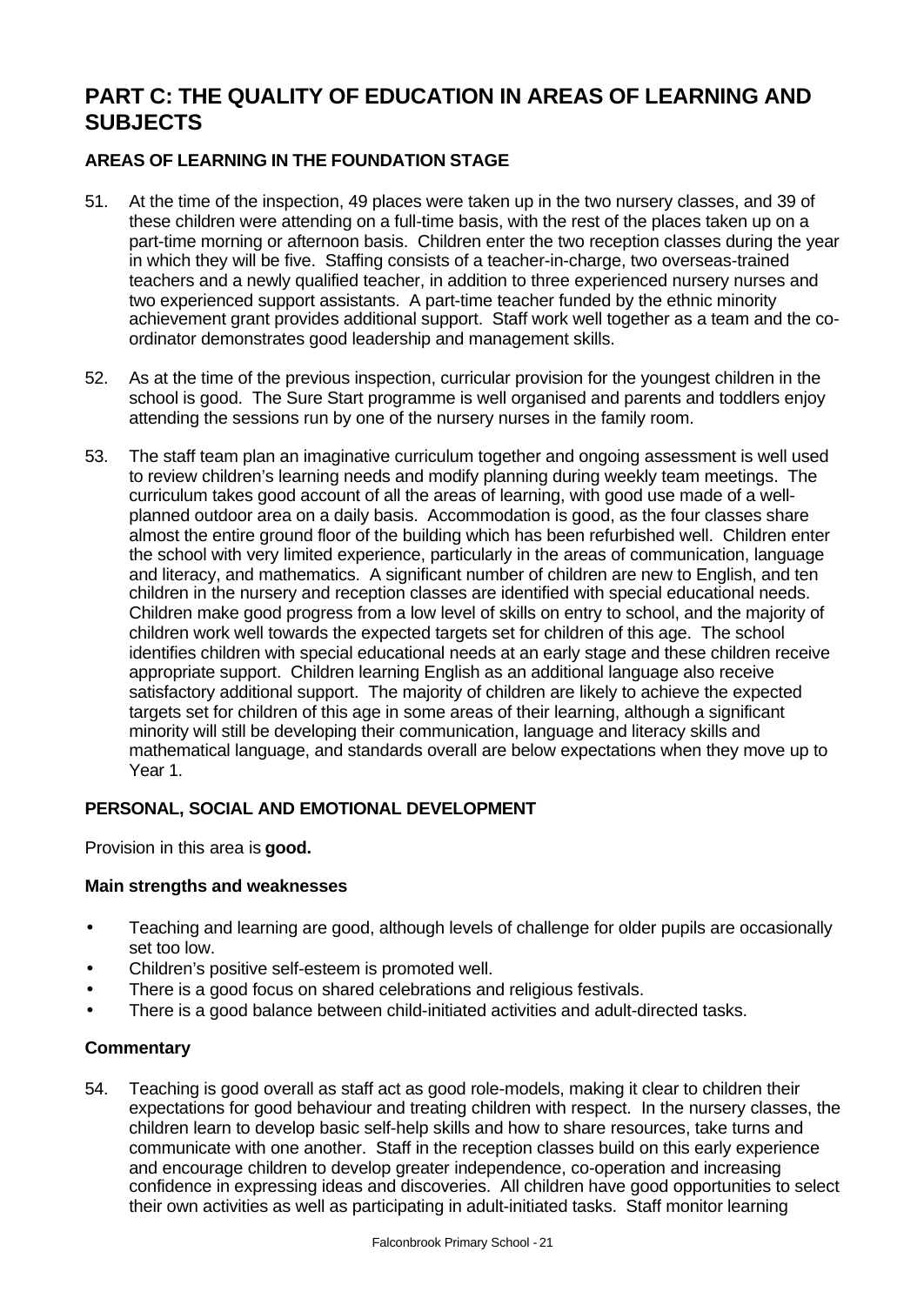effectively during integrated afternoon activities, but at times the challenge for older reception children is not high enough. Lunchtimes are well used to promote social skills through a happy family atmosphere. Staff promote children's knowledge and understanding of different religious festivals through shared celebrations as part of religious education. For example, children made Eid cards and enjoyed talking about a range of photographs in an attractive display on the festivals of Eid. There is a good promotion of the range of community languages represented in the school and this encourages positive self-esteem.

## **COMMUNICATION, LANGUAGE AND LITERACY**

Provision in this area is **good**.

## **Main strengths and weaknesses**

- Teaching is good overall and there is good vocabulary extension through first-hand activities.
- Reading and writing are taught effectively.
- Good reading records are maintained.
- Children achieve well from a very low starting point.

## **Commentary**

55. Teaching in this area is good and children make good gains in their learning from a very low starting point. Children in the nursery enjoy listening to stories and rhymes and effective use is made of tapes to build up experience. Through the good range of first-hand experiences provided children build a wider vocabulary, which helps them to talk about their discoveries. The two reception classes work as separate classes during literacy lessons, which enables staff to focus on literacy learning with an appropriately structured approach. Reception children enjoyed the story of Elmer the elephant and were able to identify objects and words where the letter 'e' was located. Children are encouraged to record their names and have good opportunities to experiment with writing in everyday play contexts. There is clear direct instruction on letter formation, letter sound identification and the modelling of writing by adults. Reading is effectively taught through regular small group guided reading and whole-class instruction using large texts. Children learn to develop a number of words they recognise on sight as well as using their knowledge of letter sounds to try out unknown words. Good reading records are maintained. There are positive home school links as children take books home on a regular basis and parents are invited to contribute to reading records. Children make good progress towards the expected targets, although few actually reach them.

## **MATHEMATICAL DEVELOPMENT**

Provision in this area is **good.**

#### **Main strengths and weaknesses**

- Overall good teaching leads to good progress.
- Good use is made of ongoing assessment.
- There are good opportunities for practical mathematical experiences.

#### **Commentary**

56. Teaching in this area is good overall as children have good opportunities to undertake mathematical activities through well-planned first-hand experiences. For example, nursery children enjoy ordering numerals and objects on a washing line and are encouraged to learn and take part in simple counting rhymes. They gain valuable early mathematical experiences through sand- and water-play using a range of different containers and staff are quick to exploit mathematical language alongside play. This is extended through work undertaken in the reception classes when the two reception classes work as separate classes. In a good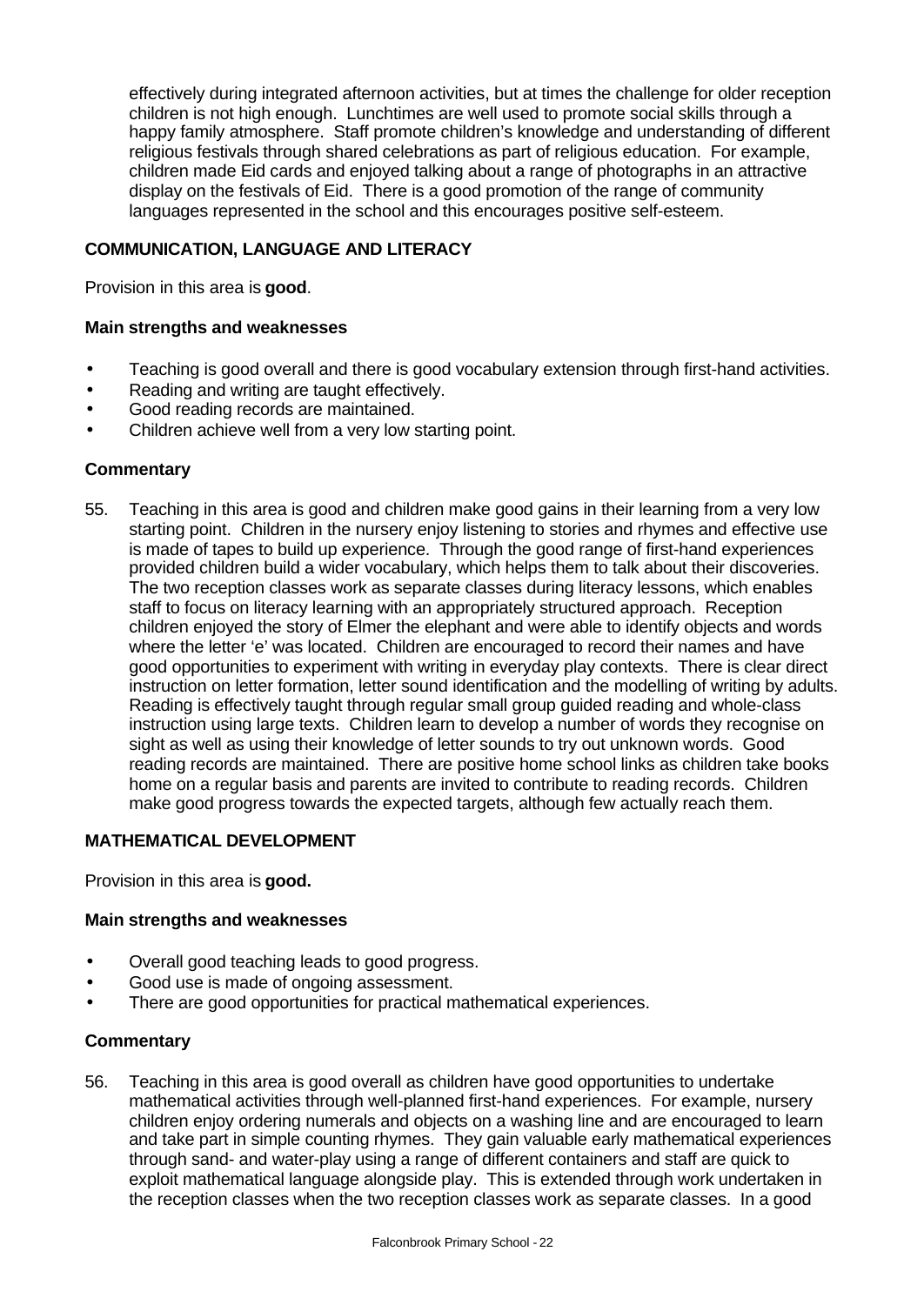lesson on capacity, reception children were able to record and explain the differences between full, empty and half-full containers because the work had been carefully planned in progressive stages and there was a good emphasis on practical exploration and discussion using key vocabulary. Ongoing assessment was well used to identify children who were in need of further consolidation of the learning. Children make good progress towards the expected targets for young children although few reach them.

## **KNOWLEDGE AND UNDERSTANDING OF THE WORLD**

Provision in this area is **good.**

## **Main strengths and weaknesses**

- Good planning and teaching extends children's experience beyond the home.
- There are good opportunities to explore and investigate materials.
- Staff make sound use of ICT.

## **Commentary**

57. The integrated programme of activities during the afternoon sessions is well organised and planning takes good account of the range of learning needs. Staff undertake appropriate tracking to ensure that the participation by groups and individuals is monitored, although there is scope to develop this further. Children were intrigued when racing 'spiders' down drainpipes and developed appropriate early investigation and enquiry skills through this. Children also enjoyed exploring a dark area with torches. Many children use the computers during the day, but often need adult support, for example, to use the mouse correctly. Thematic work linked to spiders extended the children's knowledge and understanding of the natural world and they were interested in making their own large woven web outdoors. Several children showed sustained concentration when constructing large toys out of boxes because good adult support and encouragement was provided. Good progress is made towards the targets set for children of this age, although few children actually reach them.

## **PHYSICAL DEVELOPMENT**

Provision in this area is **good.**

#### **Main strengths and weaknesses**

- There is good teaching for reception children using the Foundation Stage hall.
- The use of a good range of outdoor equipment ensures good development of physical skills.
- There are sound opportunities to explore the indoor soft-play area.

#### **Commentary**

58. The overall quality of teaching is good as planning takes due account of skills development and links to the strong emphasis on personal development. In the outdoor area all children have good opportunities to use a range of equipment, including double tricycles, a large fixed climbing frame, tunnels and raised planks. Sound use is made of the soft-play room where children are encouraged to explore a range of large soft foam constructions and large tunnels, although the youngest children are not always made aware of other users. All children have many opportunities to develop cutting and sticking skills and learn to handle a range of other tools. Reception children made repeated efforts to throw a ball through a small basketball hoop, because the teacher rewarded effort and sustained interest in the activity herself. During a session in the hall, using a range of apparatus, reception children were keen to balance on one foot and to travel forwards and backwards across the equipment on their backs and fronts. Children make good progress towards the expected targets set for this age, and many reach them.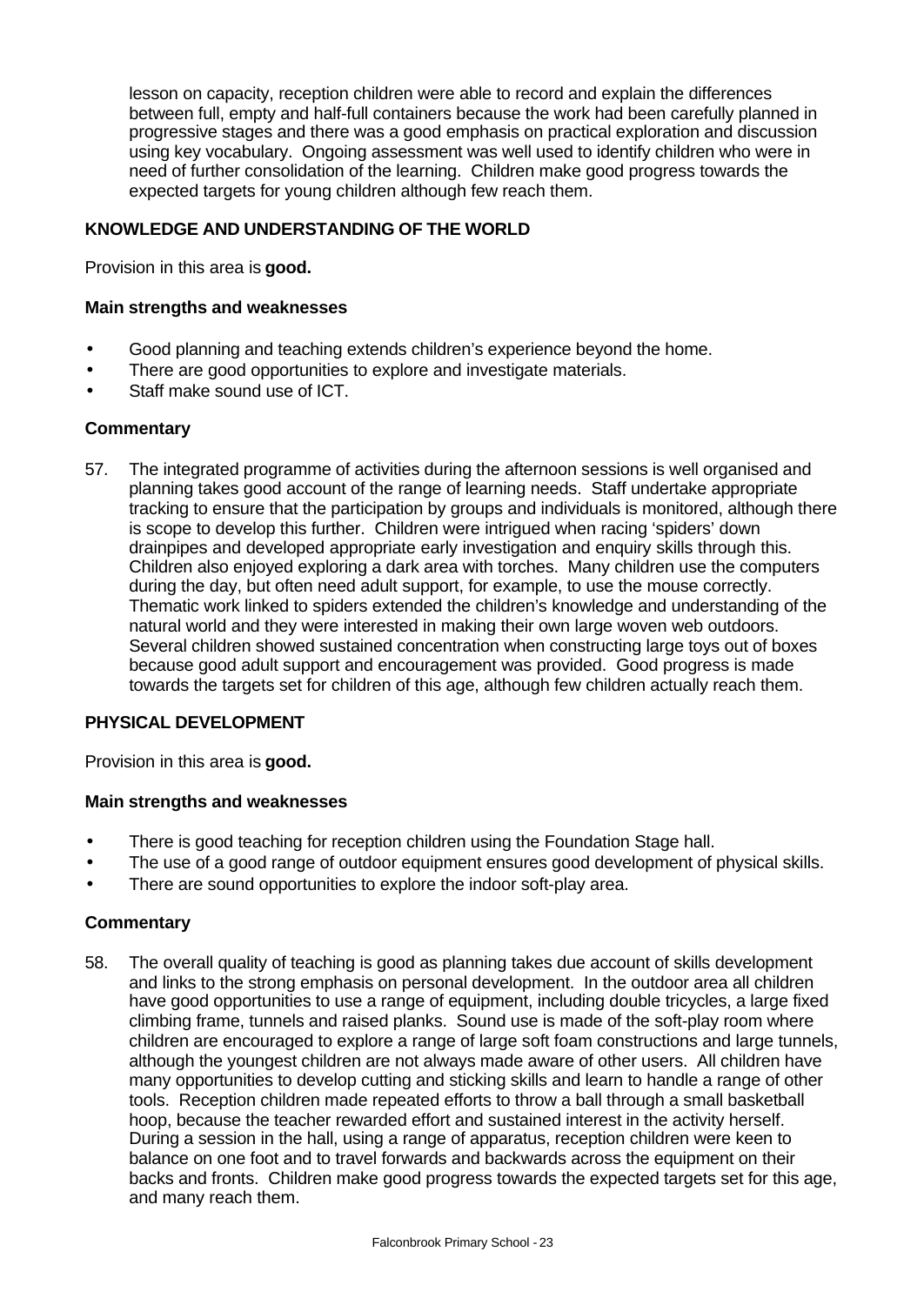## **CREATIVE DEVELOPMENT**

Provision in this area is **good.**

## **Main strengths and weaknesses**

- There is a good range of first hand tactile experiences.
- There are regular opportunities to undertake music making.
- There are good role play opportunities.

## **Commentary**

59. Good teaching in this area means that all children have a wide range of opportunities for creative development. For example, children in both the reception and nursery classes enjoy music making, using a good range of percussion instruments. They learn to use paintbrushes and to handle paint, collage and printing materials and produce some colourful and lively paintings and drawings such as decorated Eid cards. Role play areas are appropriately resourced and staff encourage children to play together sensibly. Children in the nursery were totally absorbed when making marshmallow spiders with one of the nursery nurses. Children make good progress towards the expected targets set for this age.

## **SUBJECTS IN KEY STAGES 1 and 2**

## **ENGLISH**

Provision in English is **satisfactory**.

## **Main strengths and weaknesses**

- Standards in reading, writing, speaking and listening are improving, but are still well below average in the present Year 6.
- Many older pupils do not consistently write in joined-up handwriting.
- The teaching of grammar and spelling is unsatisfactory in Years 3 to 6.
- Marking does not always help pupils know what they have to do to improve.

- 60. Standards are still well below average in Year 6 but in all other year groups they are now below average rather than well below. Standards are rising because of the very strong focus on improvement in English led by both the subject co-ordinator and the headteacher, especially during the last two years. Achievement is now at least satisfactory in Years 1 and 2 and satisfactory in Years 3 to 6. There is no difference in the achievement of boys or girls. SEN and EAL pupils are provided with reasonable support and achieve as well as other pupils. The school recognises the need to start additional support programmes such as additional literacy strategy and early literacy strategy so that those pupils who are just below average for their age catch up as soon as possible. Thorough systems set up to monitor the progress of pupils in literacy and the quality of teaching mean that issues for development are quickly and accurately identified. These are addressed very well through the literacy development plan.
- 61. Pupils enter school with poorly developed speaking and listening skills. Many pupils have a restricted vocabulary and consequently find it difficult to communicate ideas. Although pupils achieve satisfactorily, overall standards in speaking and listening are still well below average. This is partly due to the high numbers of pupils with EAL or SEN and the large number of pupils who join and leave the school at different times. The school has already identified this area for development and is working hard to improve standards by: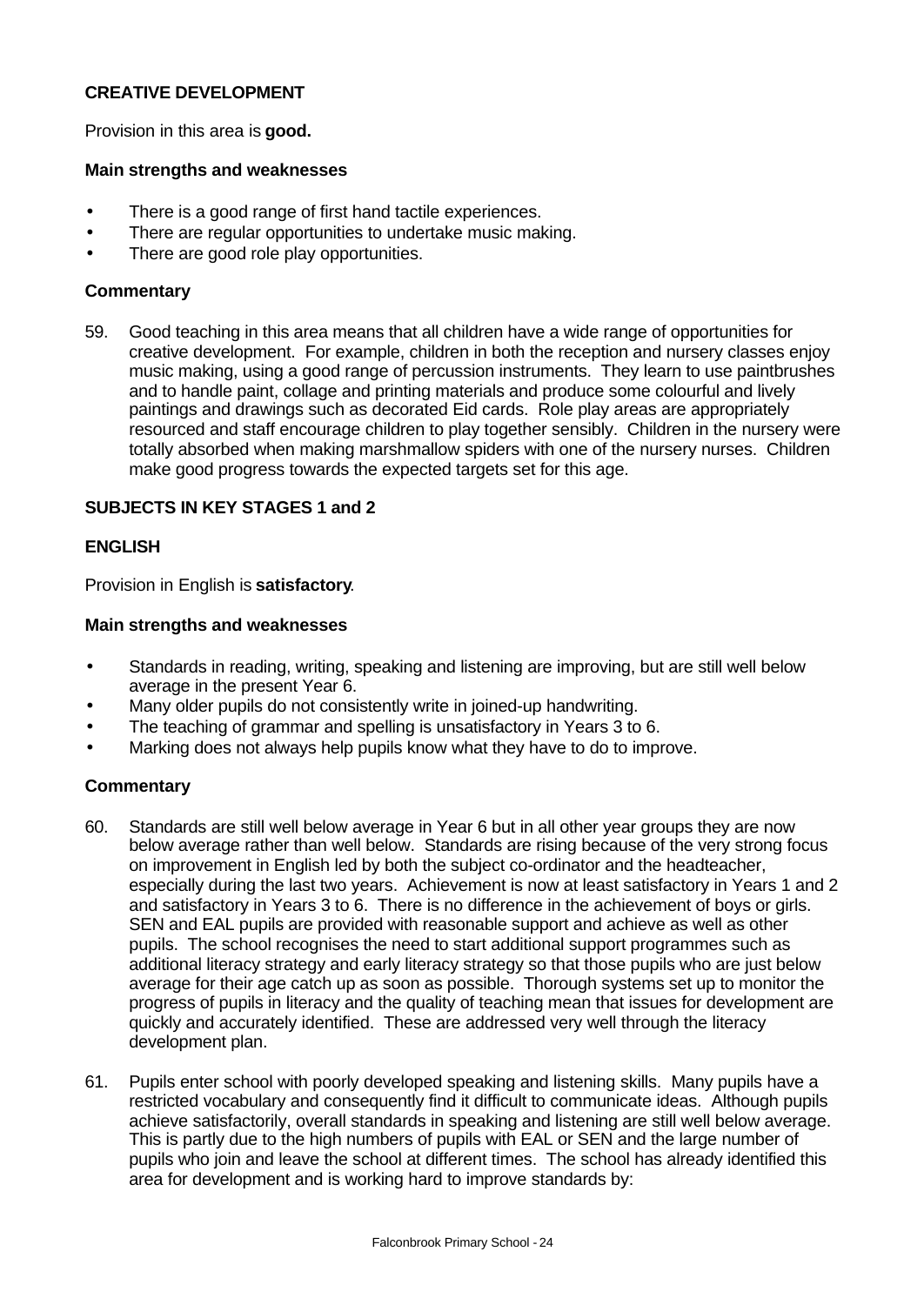- Identifying specific targets for groups of pupils in speaking and listening.
- Teaching specific vocabulary in different subjects.
- Providing more opportunities for pupils to talk with a partner.
- Using drama activities to help pupils communicate ideas.
- Introducing an assessment system so that teachers know what pupils need to achieve in order to reach the expected levels for their ages.
- Providing additional support for those pupils with SEN or EAL.
- 62. There is evidence that pupils in one Year 2 class are achieving well in speaking and listening because the teacher provides many different structured opportunities to practise speaking and listening skills and explains unfamiliar words well. This very good practice is not yet shared across the school.
- 63. Standards in reading are below average in Year 2 and well below average in Year 6. However, attainment is above that of pupils in schools with similar numbers entitled to free school meals. Pupils learn to read words using a number of strategies but their comprehension skills are less well developed. This means many do not reach the average or higher standards expected, which depresses overall results. The school recognises this and is providing more opportunities to practise these skills. For example, in a good Year 6 lesson, pupils were able to make notes from a text because the teacher provided a framework that helped pupils record the main details. This was good achievement. Regular guided reading sessions and the 'better reading programme' ensure pupils make at least satisfactory progress in reading. Pupils enjoy reading books and have regular opportunities to read in lessons, in the library and at home. As a result, they develop positive attitudes towards reading. However, some overseas teachers read texts incorrectly when reading aloud with pupils during shared reading sessions and this means errors in grammar and spelling are reinforced.
- 64. Staff have worked hard and successfully to improve achievement in writing. Standards are now below average in all year groups except Year 6 where they remain well below average. However, attainment is at least in line with that of pupils in schools of a similar social context. Factors that have been instrumental in raising achievement are:
	- Encouraging pupils to talk about their ideas before writing.
	- Providing regular opportunities for extended writing and monitoring the quality of these.
	- The involvement of all teachers in agreeing standards of written work based on National Curriculum levels.
	- Providing writing frames to help pupils develop their ideas.
	- Identifying specific targets for groups of pupils.
	- Using drama to develop ideas before writing.
	- Planning writing experiences based around a book.

However the school needs to ensure:

- All staff in Years 3 to 6 model joined-up handwriting in all lessons.
- A consistent joined-up style of handwriting is expected of pupils in all their writing and pens are used by Year 6.
- Staff spell words correctly, modelling the use of a dictionary if necessary.
- 65. Teaching is satisfactory overall, although some good and very good teaching was seen. Teachers insist on good behaviour, manage pupils well and use a wide variety of teaching methods. For example, the effective project in Years 5 and 6 links the teaching of all aspects of English successfully around the book 'A Christmas Carol' by Charles Dickens. However, not enough use is made of teaching assistants during the whole-class part of lessons so that they are more involved in extending pupils' learning. Planning is generally good, although the use of assessment information to change planning so that it meets the needs of all pupils is still at an early stage of development. There are also relatively few occasions when pupils are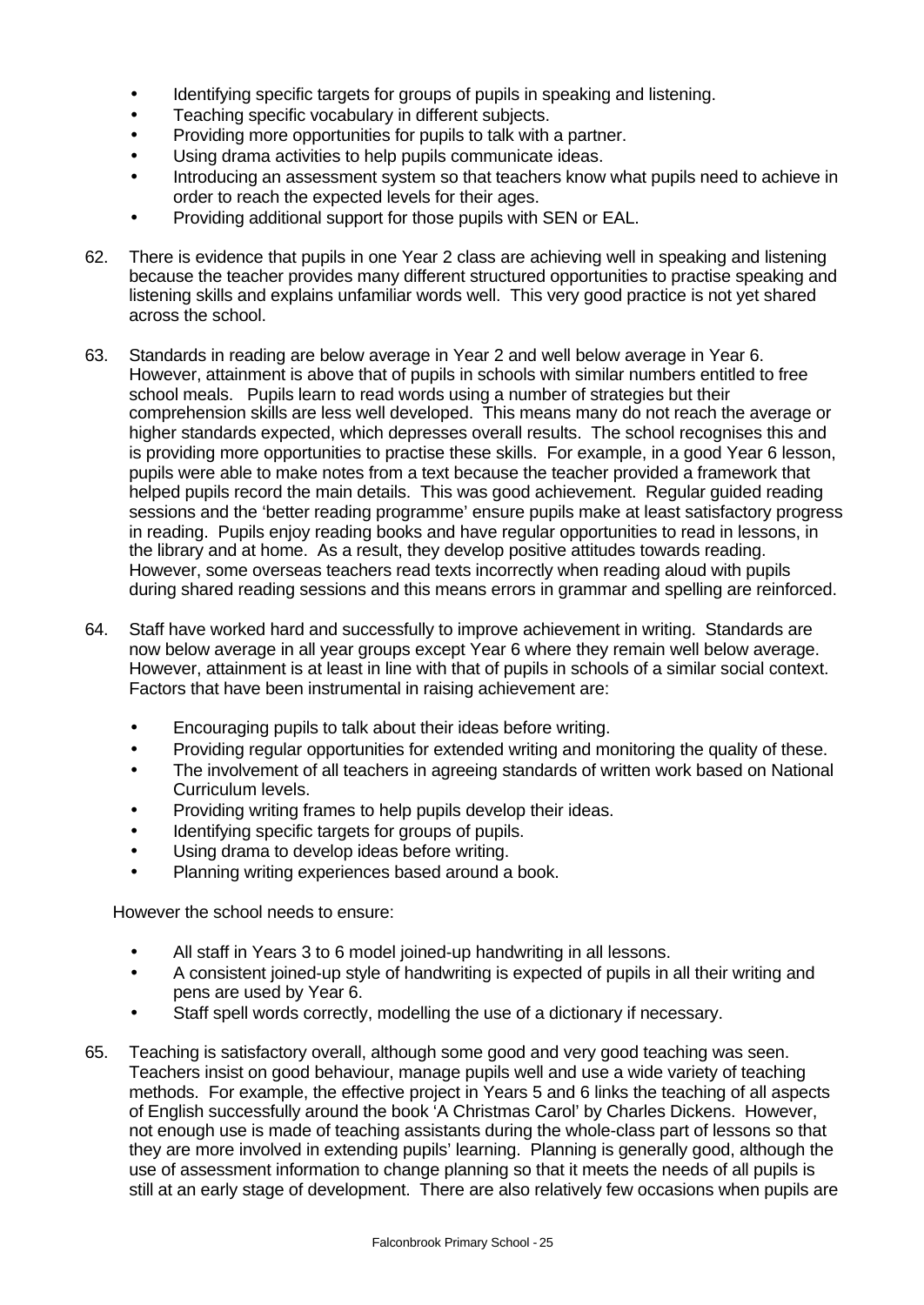called upon to discuss their work, or to improve it in terms of clarity and quality rather than just correcting errors.

66. The school now has an effective literacy strategy. Teachers have higher expectations of pupils and planning has improved since he last inspection. Very good links with the EAZ mean that an advanced skills teacher has a significant impact on the quality of teaching and learning in Years 4, 5 and 6. However, pupils are often taught grammar from textbook examples and this restricts their understanding of different tenses and how sentences are constructed. Teachers do not always mark work correctly and some make basic spelling mistakes in their own writing. Although pupils are given regular spelling tests, this aspect of writing remains weak.

## **Literacy across the curriculum**

67. Opportunities to extend speaking, listening, reading and writing skills are being used reasonably well in other subjects such as science, geography, history and religious education. For example, note-taking skills learnt in literacy lessons were developed well in a geography lesson in Year 6. However, in general these opportunities are still developing. For example, teachers do not always check that pupils understand specific words or terms such as 'acres' or 'overflow' and this limits pupils' knowledge and understanding.

## **MATHEMATICS**

Provision in mathematics is **satisfactory**.

## **Main strengths and weaknesses**

- Standards in Year 2 are below average, and in Year 6 they are well below.
- Provision and standards, particularly in Years 3 to 5, have improved since the last inspection.
- In half the observed lessons, teaching and learning were good, but two lessons were unsatisfactory.
- Pupils enjoy the subject, with a wide range of preferences for different aspects.
- The recent amalgamation of lessons for Years 5 and 6 pupils has been successful and was a good move forward in raising standards.
- Assessment systems are good, but assessment is not always used well enough in lesson planning and teaching.

- 68. Standards are well below average in Year 6 and below expectations in all other years. The present Year 6 has a higher-than-usual proportion of pupils with SEN, and the 2004 national test results for Year 6 are likely to be well below average. Records show that Year 6 pupils have suffered in the past from some poor teaching from teachers who are no longer at the school. Low attainers in the present Year 6 are beginning to understand fractions, although their knowledge and understanding, particularly of equivalence of fractions, are sketchy. They have difficulty in recognising and drawing common polygons and multiplying tens-and-units by units. They can measure length correctly in centimetres and millimetres. Pupils of average ability also struggle with multiplication, and with division. Their understanding of fractions does not extend to adding them correctly. However, they have completed some good investigations into number patterns in a hundred-square. Even more-able pupils are not confident about adding and subtracting fractions, although they can multiply tens-and-units by units accurately. They are beginning to understand the connection between fractions, decimals and percentages. They can sort named quadrilaterals by using tree-diagrams, and are beginning to understand and use positive X-Y co-ordinates.
- 69. Standards in Year 2 are below average. Lower attainers understand 'o'clock', although some cannot write it. They can take away objects using sets of real things, add up to 20, and work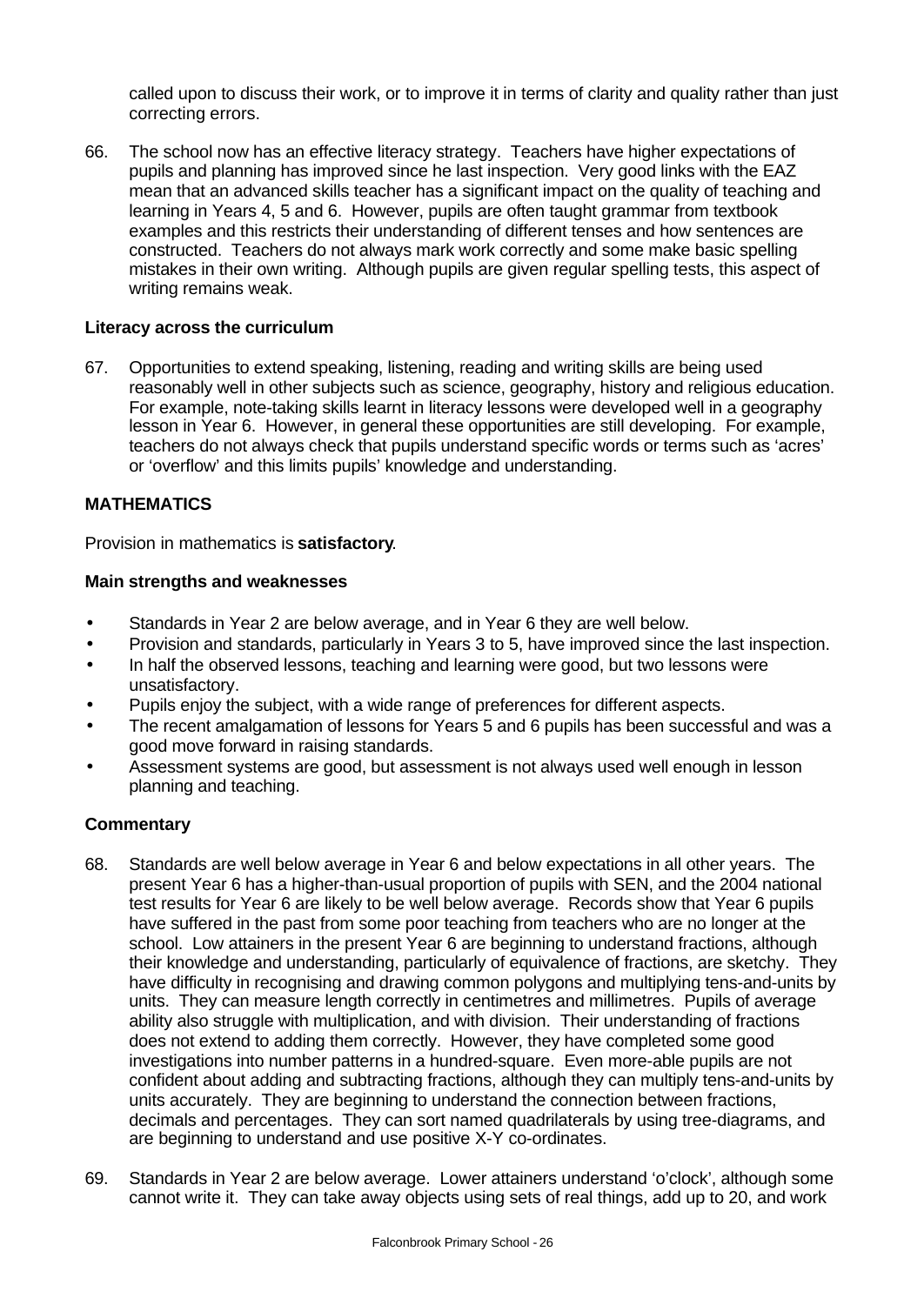out what is 'one more' or 'one less'. They can work with money up to 30p practically, and are beginning to understand tens and units. Average pupils understand simple number sequences, add three numbers up to 30, and can work out what is 'ten more' and 'ten less'. More-able pupils are generally more accurate in addition to 20, and understand and use halfand quarter-hours or turns.

- 70. Standards achieved by pupils in Years 3 to 5 are now below expectations, a definite improvement since the last inspection, when they were well below. Year 5 pupils are reaching levels of attainment that are at least as good as those in Year 6 and, in many cases, better. They have benefited by the shared timetable and teaching with Year 6 pupils. Teachers expect a lot of them, and they themselves have increased confidence in their own abilities and respond accordingly. Year 6 pupils have also benefited. One Year 6 pupil said that they work harder because they do not want Year 5 pupils to do better than them.
- 71. Teaching and learning are satisfactory overall. Ten lessons were observed: five were good, three satisfactory and two unsatisfactory. Good lessons were characterised by clear learning objectives that were shared with the class, so pupils knew exactly what they had to do, and a plenary session where the objectives were revisited to see whether pupils had learned what they should and an indication of what they would do next. Pupils reported that they like mathematics, particularly the ease with which they could tell whether or not they were doing well. In the unsatisfactory lessons, in Years 2 and 4, neither teacher had used a knowledge and understanding of what individuals and groups could do to target individual needs successfully. Neither teacher was using the lesson framework of the National Numeracy Strategy correctly, with its sensible insistence on different work for pupils of differing ability. Consequently, learning was unsatisfactory for some pupils, as planning for their needs had not used assessment properly.
- 72. The subject is led and managed well by a co-ordinator who is a numeracy specialist with a great deal of experience. She has a good understanding of what needs to be done to raise standards and has set about doing it. The co-ordinator has sensible plans to re-introduce the mathematics club (suspended during her absence through sickness) and arrange evenings for parents in order to involve them by giving them more confidence in helping their children. She is aware that assessment is not always used by teachers to guide their lesson planning. The main reason for this is the high teacher mobility, a common problem, particularly in London schools.

## **Mathematics across the curriculum**

73. Mathematics supports, and is supported by, several other areas of the curriculum; for example, in ICT, which supports logical reasoning and areas of geometry, and design and technology, where many of the practical skills of measurement are reinforced. There is scope for increasing the use of graphs and other areas of handling data in science.

## **SCIENCE**

Provision in this area is **satisfactory**.

## **Main strengths and weaknesses**

- Standards are well below average in Year 6.
- Teachers extend scientific vocabulary and highlight this in lesson planning, thus supporting literacy.
- The headteacher provides strong subject leadership, but her assumption of this role is too recent to have produced a significant improvement in standards.
- Marking is inconsistent across the school and ongoing assessment is a weakness.
- An 'able science club' for Year 5 and Year 6 pupils provides additional challenge.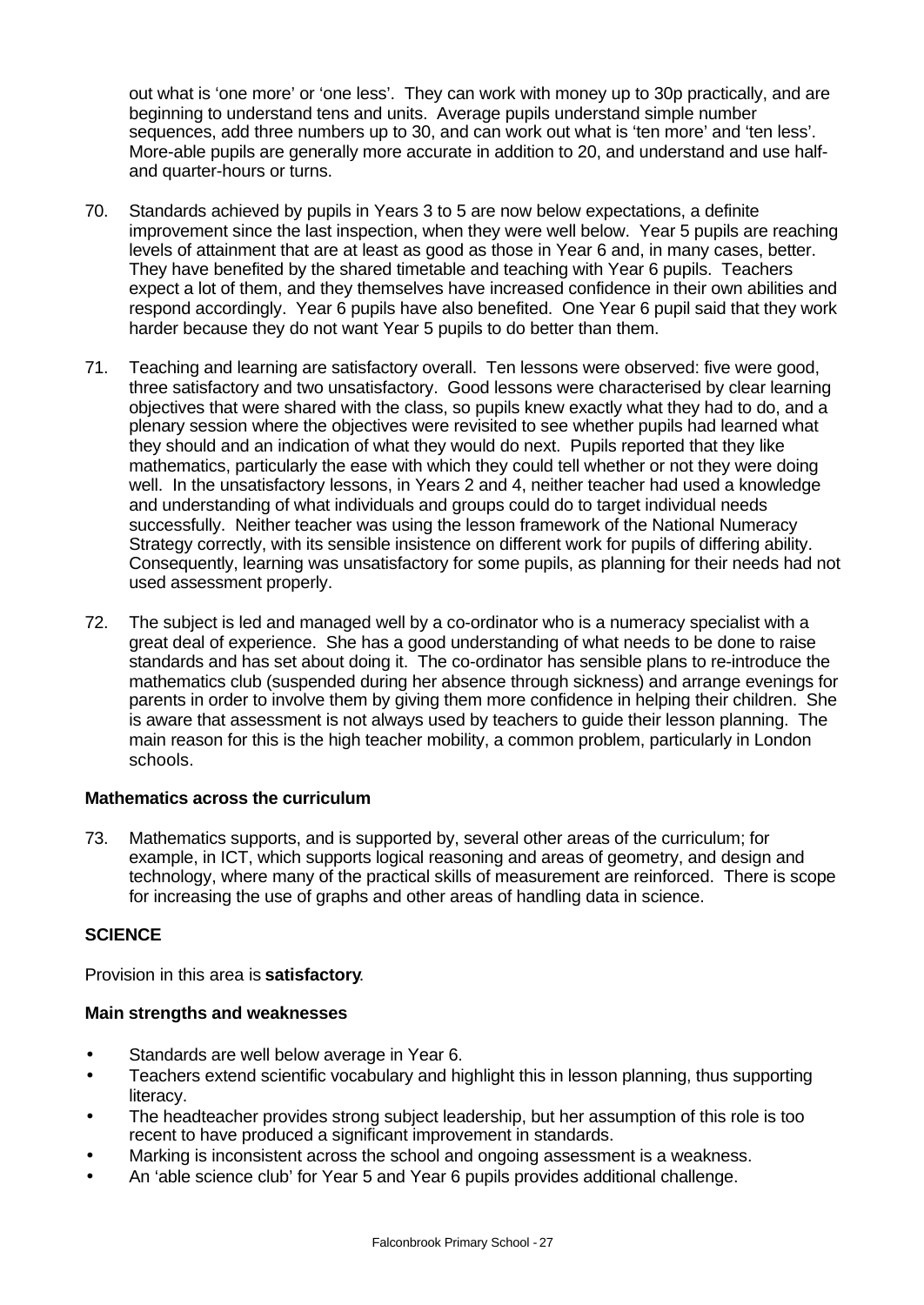## **Commentary**

- 74. Standards have not improved significantly since the time of the last inspection. However, factors that contribute to this are the high mobility of pupils, and above average numbers of pupils with special educational needs or English as an additional language. The school has also experienced difficulties with staffing and recruitment. There was an improvement in overall standards in the national tests in 2003, where standards were above average when compared with schools with a similar entitlement to free school meals. Inspection findings are that standards are well below average by the age of eleven and below average by the age of seven. No significant differences were noted between the performance of girls and boys. Evidence from the scrutiny of work and pupil discussions show that pupils in Year 5 are already working at a similar level to pupils in Year 6, which indicates an improvement in standards lower down in the school.
- 75. The school provides a satisfactory scheme of work and there are sound links with other subject areas such as mathematics, literacy and ICT. However, there is scope to extend these, for example, through use of graphs and data analysis.
- 76. The quality of teaching seen during the inspection ranged from good to unsatisfactory, and was satisfactory overall. Insufficient use is made of ongoing assessment in lessons to modify planning. In the only unsatisfactory lesson seen, the pace was too slow and the teacher's spelling of technical vocabulary was incorrect. In a good lesson, Year 6 pupils were challenged to carry out investigations dissolving sugar in hot and cold water. The teacher encouraged pupils to use appropriate scientific vocabulary such as dissolve, particle and evaporate. Frameworks were provided to support pupils with low levels of writing skills to promote accurate recording. Pupils in a Year 2 class made satisfactory gains in understanding how to make a simple electrical circuit through practical tasks. Pupils generally enjoy the practical work that they undertake and it is evident that the oldest pupils in the school are starting to have a sound grasp of fair testing. Pupils with SEN make satisfactory progress in lessons alongside their classmates, although sometimes the deployment of the learning support assistant is not sufficiently well focused by the teacher. Pupils learning English as an additional language receive satisfactory support.
- 77. The following are areas for continuing development:
	- The overall quality of marking needs to improve through the sharing of best practice.
	- Ongoing assessment is a weakness and pupils do not have individual targets.
	- There needs to be a fuller use of writing frames to help pupils with their science recording.
	- Teaching approaches should focus more on first-hand investigations and enquiry.
- 78. The headteacher currently undertakes the co-ordination of science following the promotion of the former post holder. She has led developments in the subject effectively and provides strong leadership with an accurate assessment of the current strengths and areas for improvement. She has not held the post long enough for standards to have improved significantly. The school is adopting a new commercial scheme to further support work undertaken in science including the use of new digital microscopes.

#### **INFORMATION AND COMMUNICATION TECHNOLOGY**

Provision in information and communication technology (ICT) is **satisfactory**.

#### **Main strengths and weaknesses**

- Standards are below expectations throughout the school.
- Overall provision in ICT has improved well since the last inspection.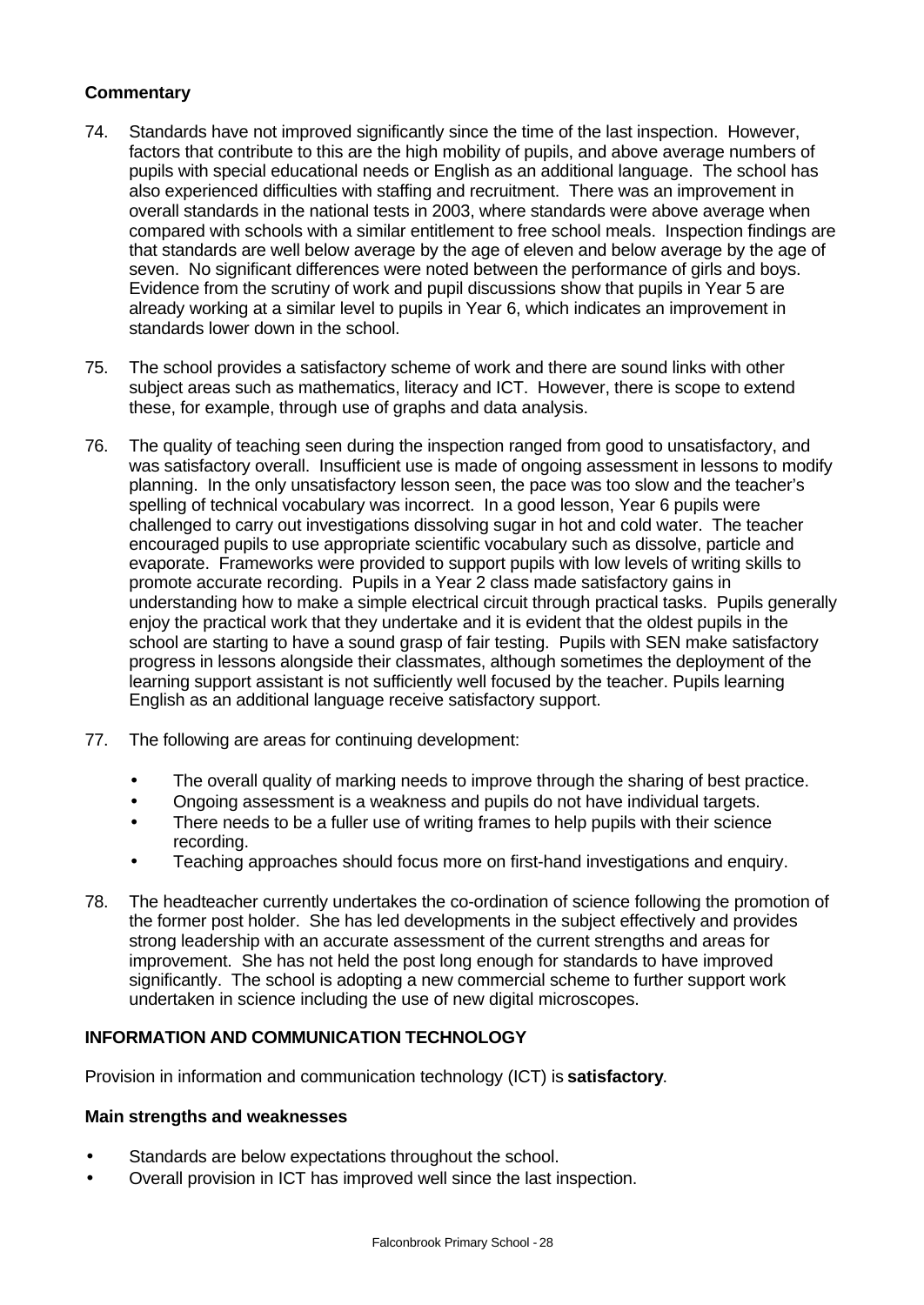• Pupils are building confidence in their use of ICT, and learning to treat it, rightly, as just another learning resource.

## **Commentary**

- 79. Raising standards in ICT was a key issue in the last inspection report, where ICT provision was unsatisfactory. Standards have improved from well-below expectations to below expectations. A very important reason for standards being no higher than they are now is that very few pupils have access to real computers (rather than games machines) at home. One Year 6 lesson was observed in order to judge pupils' knowledge and understanding of the use of spreadsheets. Standards here were no higher than what is expected of a Year 5 class. Year 6 pupils know how to send and receive e-mails, although they say that they have not done this for some years. They use 'Ask-Jeeves' or 'Google' to search the Internet for information in history. They have used a publishing program and a multi-media presentation program with varying degrees of success. They have had no experience with using a computer to record external physical data, such as temperature. Their use of a digital camera has been very limited. Year 2 pupils know how to use word-processing to change the size of their words, and use full-stops and capital letters. They can write their names and make simple lists, and use a painting program to make firework pictures. They have no experience of using computers to move a robot or any other examples of computer control.
- 80. Five lessons were observed in the computer suite, in a variety of subjects, and teaching and learning are satisfactory overall and often good. Pupils are enthusiastic and interested, although they are sometimes very high-spirited. Lessons are often taken by different external experts, supported by class teachers. Pupils' reactions to this constant change are not always positive, and they can sometimes become fractious.
- 81. Since the last inspection, the school has invested heavily in the provision for ICT. It has been greatly helped by funding from the Education Action Zone, which has provided expert help, including a good new scheme of work to suit the needs of the pupils. There is also, now, a computer suite with enough machines to serve every year, and a 'smart board', an interactive white-board with a projector linked to one of the computers, which aids understanding and therefore supports learning well.
- 82. Leadership and management are satisfactory. The co-ordinator is aware of what must be done to improve standards. Accommodation and resources are satisfactory, although the school has only one digital camera and one colour printer.

## **Information and communication technology across the curriculum**

83. Since the last inspection, the school has made very good progress in interweaving ICT with other curriculum areas. During the inspection, lessons were seen in English, art and music that took place in the ICT suite and relied on ICT for their effectiveness. There is good evidence of ICT use in other subjects, including mathematics and science, although more use could be made of the subject in science, particularly in data processing and the production of graphical information.

## **HUMANITIES**

- 84. Work was sampled in **history** and **geography** because this area was not a focus of the inspection. Only one lesson was seen in geography and two in history. Therefore it is not possible to form an overall judgement about provision in these subjects. Talking to Year 2 pupils and an analysis of work indicates that standards there are average in history.
- 85. The schemes of work for both geography and history are being developed and are now more relevant to pupils' interests. For example, Year 5 pupils study Jamaica in geography while in history Year 2 pupils learn about John Archer, the first black mayor of Wandsworth and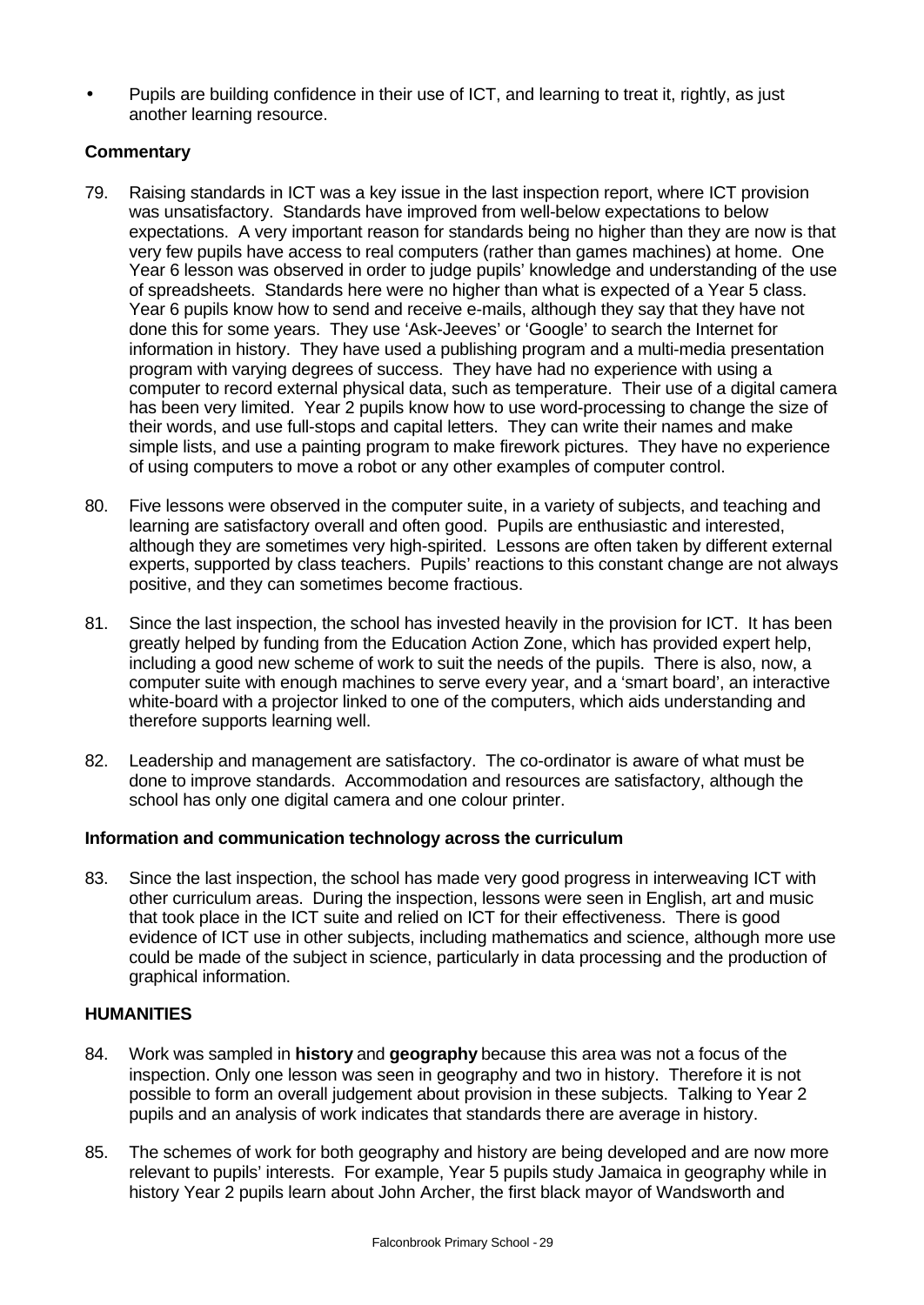Britain. This means that the curriculum has improved since the last inspection. As a result, pupils enjoy lessons and develop positive attitudes towards geography and history. These subjects also make a significant contribution to pupils' personal and cultural development.

86. The way literacy skills are used in geography and history is variable in different classes. For instance, in a Year 4 history lesson pupils discussed how an evacuee felt after listening very carefully to a tape where a man described his experiences as an evacuee during the Second World War. As a result of good teaching, their speaking and listening skills were well extended. However, in a Year 2 history lesson pupils found it difficult to discuss the order of pictures in a timeline because groups were too large. There was a missed opportunity to get pupils to work in pairs to decide the order of pictures and agree a sentence to go with each one. The use of assessment during lessons is at an early stage of development and this restricts pupils' learning.

## **Religious Education**

Provision in Religious Education (RE) is **satisfactory.**

#### **Main strengths and weaknesses**

- There is an effective scheme of work.
- The subject builds on the multi-cultural experiences of pupils.
- The subject contributes well to pupils' spiritual, moral, social and cultural development.
- Assessment is at an early stage of development.

- 87. Standards are in line with the expectations of the locally agreed syllabus by Year 2 and, although wide-ranging, are broadly in line with expectations by Year 6. Many pupils in Year 6 have limited skills in literacy and find it difficult to communicate their understanding. Achievement is satisfactory when the challenge pupils experience and the progress they make are carefully considered.
- 88. Teaching and learning are satisfactory overall. Teachers' confidence and knowledge of the subject is satisfactory, activities are interesting and behaviour is well managed. Lesson planning is sound, although it does not always take into account the different needs of pupils or build on prior learning. This is because assessment is not always used well to find out what pupils can do. As a result, the most capable pupils are not always challenged to extend their understanding and some lower attaining pupils do not take part in class discussions. The use of literacy skills to support learning in RE is at an early stage of development.
- 89. The scheme of work has improved since the last inspection and this ensures pupils receive an interesting variety of experiences. For example, drama is being introduced to help pupils develop knowledge and understanding, and artefacts are used to stimulate thinking. This increases pupils' interest in the subject. An adequate range of resources support RE but these need to be further improved. Opportunities to visit the local church to study its features, as well as other places of worship including a local mosque, further enhance the curriculum. Good use is made of the multi-cultural experiences of pupils when teaching other faiths. This means that pupils develop their understanding and respect for other faiths within Britain. The subject makes a very positive contribution to pupils' spiritual, moral, social and cultural development.
- 90. The leadership and management of the co-ordinator is satisfactory. Her monitoring of pupils' books and talking to pupils about their work has led to the improvements in the scheme of work since the last inspection. However, she has not yet had the opportunity to monitor teaching more formally and therefore her ability to advise colleagues and improve the quality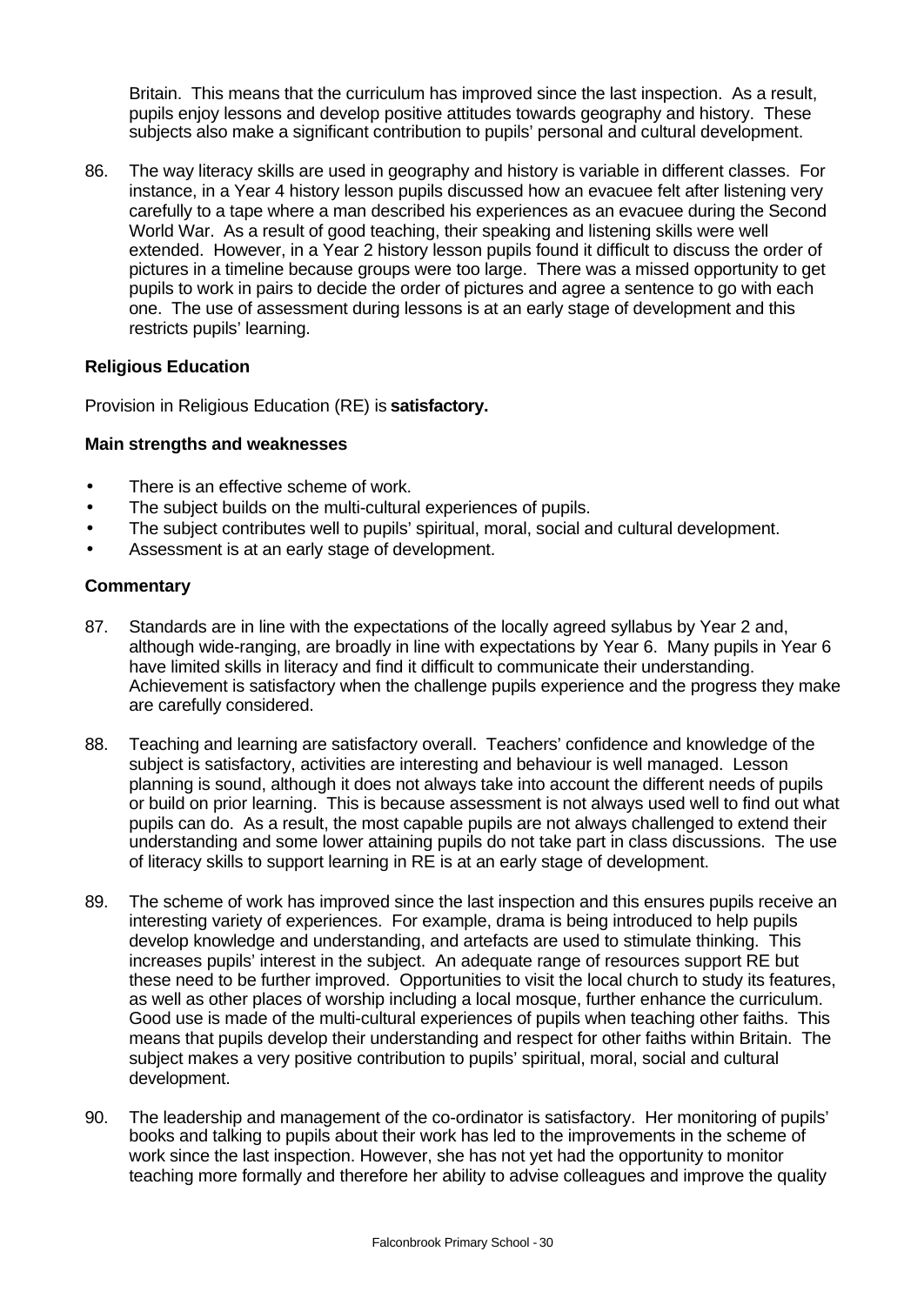of teaching is restricted. She recognises the need to improve the quality of assessment in the subject.

## **CREATIVE, AESTHETIC, PRACTICAL AND PHYSICAL SUBJECTS**

- 91. Music was inspected in full and is reported on below. No lessons were seen in **art**, **design and technology** or **physical education** and so no firm judgements can be made on overall provision. However, samples of work were taken, including discussions with pupils and a scrutiny of work and displays.
- 92. Discussions with pupils indicate that **art** is a popular subject. A scrutiny of displays around the school shows work to be of a satisfactory standard and broadly in line with age expectations. Pupils enjoy a sound range of experiences using paint, textiles, pencils and other drawing materials, although there was not an extensive display of three-dimensional work. Pupils in the upper school show a growing awareness of design, colour and texture, and observational drawings are lively. In the lower school, pupils develop their observational skills and learn to handle a variety of materials such as paints, pastels, chalks and collage. Some lively work inspired by African masks was on display. Pupils have satisfactory opportunities to investigate the work of a range of artists from a wide range of cultural traditions and there are good links with London art galleries. The teaching of art was the focus of a recent staff training day and staff with greater expertise in artistic skills are encouraged to share this with colleagues. Art is a current focus for school improvement.
- 93. From the evidence seen in **design and technology**, it is apparent that pupils have appropriate opportunities to develop technological skills, knowledge and understanding through the use of focused practical tasks, design-and-make assignments and investigative work. Pupils were able to explain that they needed to modify their ideas in the light of what had worked well and what needed to be improved when discussing work they had undertaken, although limited expressive language skills meant that pupils used few technical terms to explain what they had undertaken. Year 6 pupils undertake work on design and technology in the spring and summer terms and there was therefore little evidence of recent work and no judgement can be made on standards. A lively display of Year 3 work showed how pupils had made Jacob's coat of many colours using different dye techniques on fabric. Year 2 pupils made moving toys using a range of construction materials and were able to think of ways to improve their designs. The school follows a nationally recommended scheme of work and this ensures that all elements of the programmes of study are covered.
- 94. In talking to pupils and staff and in an examination of school documents and teachers' planning, it became apparent that the school places a good emphasis on **physical education**. The school teaches a wide variety of sports and has several clubs to support these. There are plans for cricket nets in the refurbishment of the junior playground. However, there is no grassed area.

## **MUSIC**

Provision in music is **very good**.

## **Main strengths and weaknesses**

- Standards in singing and playing tuned and untuned instruments are well above expectations.
- The school steel band is excellent.
- Teaching and learning are very good.
- Music is very important in the life of the school and makes a great contribution to pupils' spiritual, moral, social and cultural development.
- The subject is led and managed very well.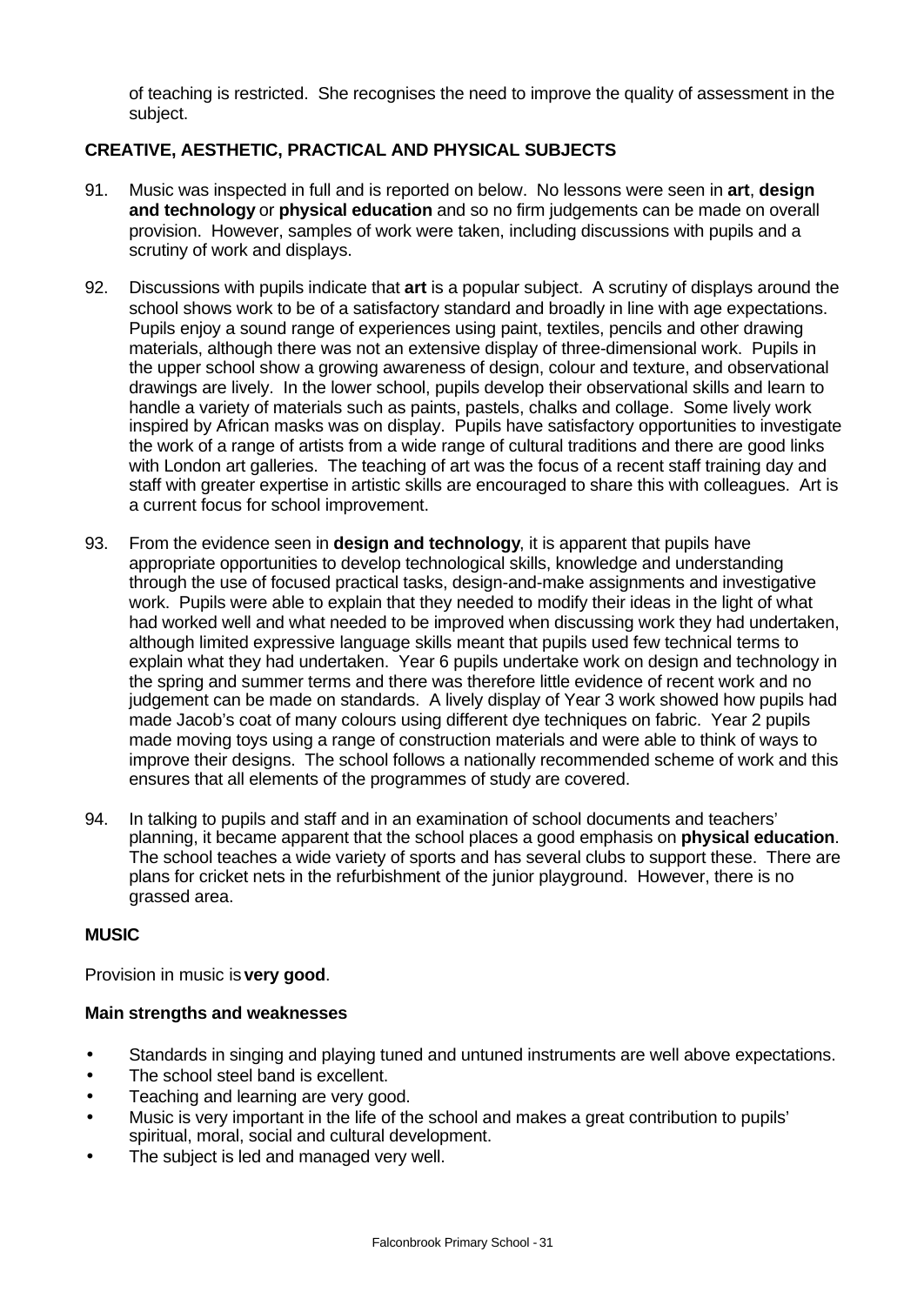## **Commentary**

- 95. No judgement was made on standards of musical composition. Only one lesson was seen on this part of the curriculum, with Year 3 pupils using computer software to produce Egyptianstyle tunes, deciding which of the pentatonic musical phrases should be at the beginning, middle or end and then putting them together. Attainment in this lesson was satisfactory.
- 96. Standards are well above expectations in musical performance. Singing lessons are joyful occasions, taken by the headteacher and deputy headteacher, both music experts. Pupils listen and concentrate on very clear instructions about correct breathing, timing, expression, pitch, volume and tone. As a result, even infants sing, clap different rhythms and perform accompanying actions with confidence, enjoyment and expertise beyond their years. Juniors sing songs in two parts and rounds very well and with great confidence and precision.
- 97. All pupils in Years 4, 5 and 6 are given one half-term of lessons in drumming, using a standard Western drum-kit and a wide variety of other untuned percussion instruments from different cultures. Some pupils keep up their interest in this. So, for instance, different pupils often provide a very competent drum background to the very good and uplifting singing in assemblies, while the headteacher or deputy headteacher provide very good accompaniment on piano.
- 98. The highlight of the school's music provision is in the use of steel pans:

## **Example of outstanding practice**

**The school's policy of concentrating on musical excellence has produced an outstanding steel band in great demand to perform at local events, such as the opening of the new Arndale Centre.**

The school steel band is excellent, and the school and the community are justifiably proud of its performances. Because all Years 4, 5 and 6 pupils are given tuition in steel pans by a highly competent and very enthusiastic exponent, expertise is built up in depth. This results in excellent and complex four-part harmony on a range of tunes, some very subtle, some very exuberant, and all played with intense concentration and thorough enjoyment for players and audience. Each band member has several competent substitutes waiting eagerly to take their place, and players are rotated to give them the chance.

- 99. Teaching and learning are very good. Pupils' attitudes are often excellent, and they take great and justifiable pride in their accomplishment. Teachers, including both instrument experts, are very knowledgeable and have very good interpersonal skills. Lessons are very happy and productive.
- 100. Music contributes very well to pupils' spiritual, moral, social and cultural development. Their success increases self-esteem and self-confidence. They become more aware of their own priorities and learn how to work as a team and interact with others. The subject brings together the different cultures in the school and contributes very well to pupils' understanding of living in a multi-cultural society and tolerance of others.
- 101. The subject is led and managed very well by the deputy headteacher, who is more than ably supported by the headteacher. Both correctly place a high emphasis on the subject's importance, and their enthusiasm is caught by staff and pupils. The school's music provision enables pupils to succeed, the gifted and talented to enjoy their success, and all pupils to blossom.

## **PERSONAL, SOCIAL AND HEALTH EDUCATION AND CITIZENSHIP**

102. The provision and outcomes for formal personal, social, health and citizenship education are currently satisfactory. The school development plan includes it as an area for further development, although as a low priority. Alcohol-, drug- and sex-education are well established and appropriate to the age and understanding of the pupils, being covered in science and through topic work. A considerable number of pupils need support in developing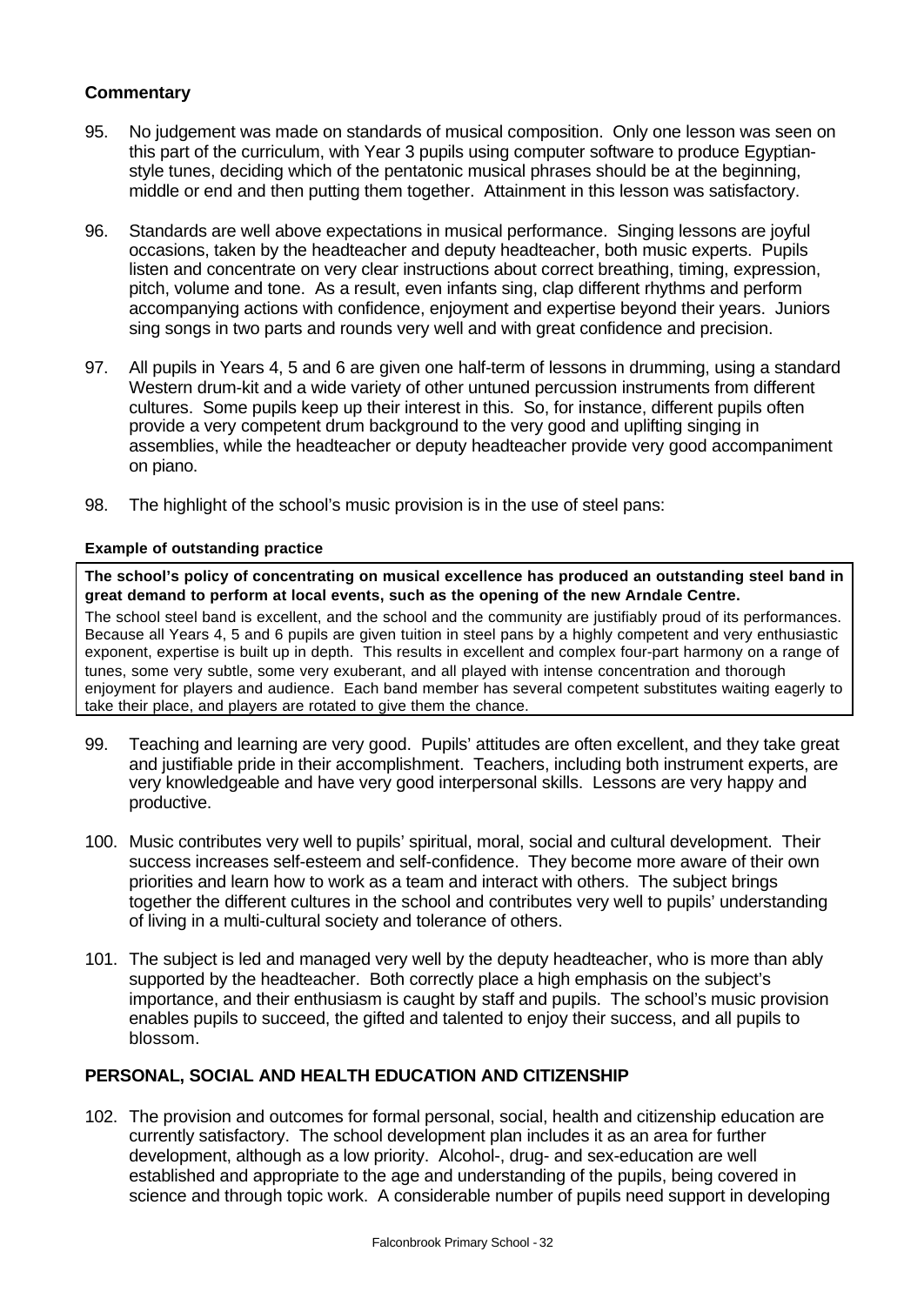their social and personal skills. To aid this, *'circle time'* discussions have recently been introduced throughout the school, with staff trained in delivering lessons. The monitoring of teaching personal and social education is not yet fully established. Teachers are firm and consistent in reinforcing circle time 'rules', doing this well. Pupils often need reminding about speaking only when holding a special object and the importance of not interrupting. A few pupils are somewhat reluctant to participate, but in the best lessons teachers gently and successfully encourage them to join in. Pupils enjoy and are interested in these discussions, usually making positive comments about their fellow pupils. Older pupils find it helpful to discuss their feelings and emotions. Since the last inspection, a school council has been introduced and is proving to be an effective democratic forum. Pupils added questions about bullying and playground behaviour to the schools' own Ofsted-style questionnaire used during inspection. It identified bullying and behaviour in the junior playground as a pupil concern. The school is acting quickly, with planned circle-time discussions and assemblies on bullying, friendships and appropriate behaviour. There are plans to improve the junior playground facilities as soon as possible, using the pupils' own ideas. All staff are fully focused on meeting their pupils' personal, learning and emotional needs, and use the mutually positive relationships to provide good informal support.